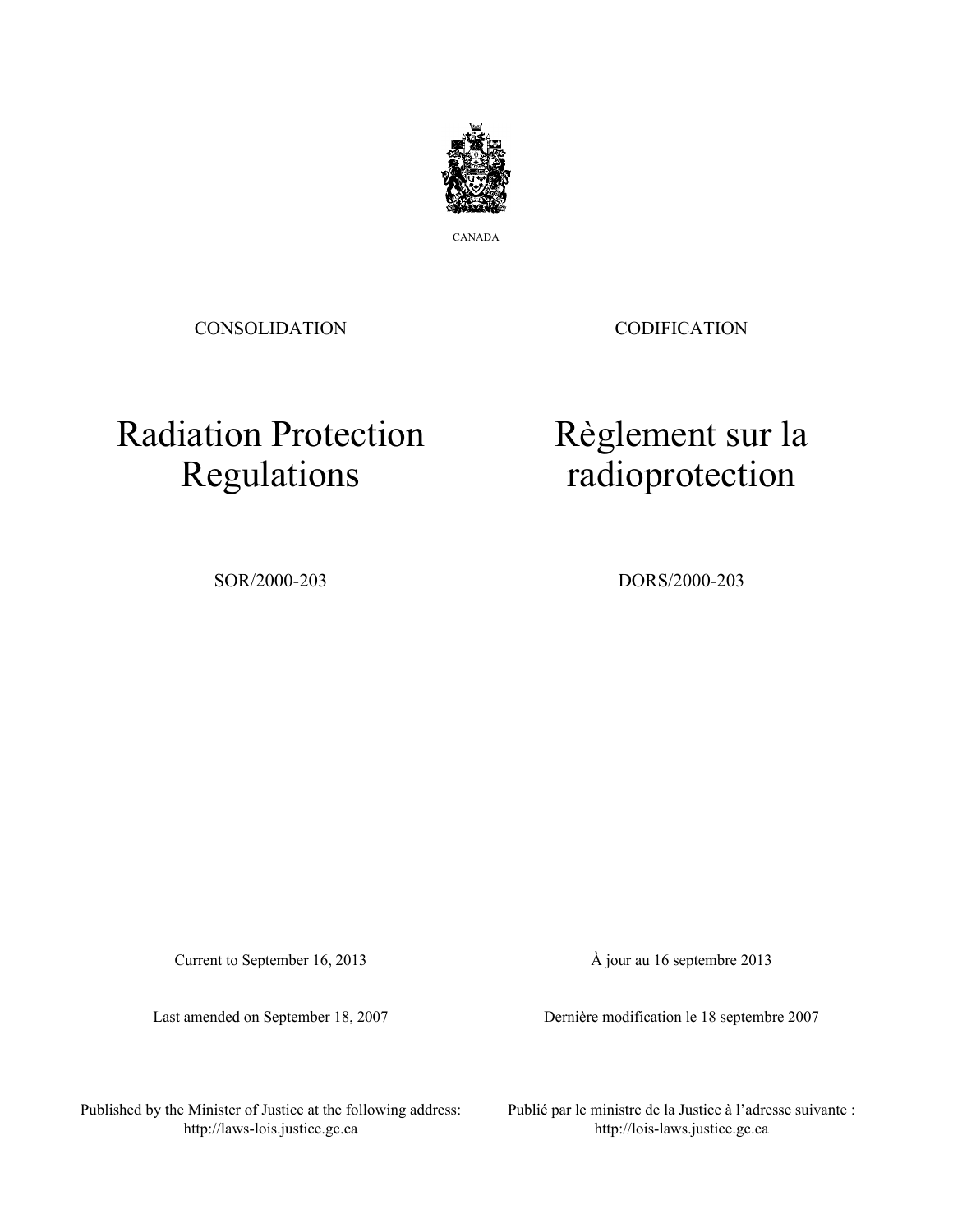### OFFICIAL STATUS OF CONSOLIDATIONS

Subsections 31(1) and (3) of the *Legislation Revision and Consolidation Act*, in force on June 1, 2009, provide as follows:

consolidation is **31.** (1) Every copy of a consolidated statute or consolidated regulation published by the Minister under this Act in either print or electronic form is evidence of that statute or regulation and of its contents and every copy purporting to be published by the Minister is deemed to be so published, unless the contrary is shown.

Inconsistencies in regulations

Published

evidence

(3) In the event of an inconsistency between a consolidated regulation published by the Minister under this Act and the original regulation or a subsequent amendment as registered by the Clerk of the Privy Council under the *Statutory Instruments Act*, the original regulation or amendment prevails to the extent of the inconsistency.

### NOTE NOTE

This consolidation is current to September 16, 2013. The last amendments came into force on September 18, 2007. Any amendments that were not in force as of September 16, 2013 are set out at the end of this document under the heading "Amendments Not in Force".

### CARACTÈRE OFFICIEL DES CODIFICATIONS

Les paragraphes 31(1) et (3) de la *Loi sur la révision et la codification des textes législatifs*, en vigueur le 1<sup>er</sup> juin 2009, prévoient ce qui suit:

**31.** (1) Tout exemplaire d'une loi codifiée ou d'un règlement codifié, publié par le ministre en vertu de la présente loi sur support papier ou sur support électronique, fait foi de cette loi ou de ce règlement et de son contenu. Tout exemplaire donné comme publié par le ministre est réputé avoir été ainsi publié, sauf preuve contraire.

Codifications comme élément de preuve

Incompatibilité — règlements

... [...]

(3) Les dispositions du règlement d'origine avec ses modifications subséquentes enregistrées par le greffier du Conseil privé en vertu de la *Loi sur les textes réglementaires* l'emportent sur les dispositions incompatibles du règlement codifié publié par le ministre en vertu de la présente loi.

Cette codification est à jour au 16 septembre 2013. Les dernières modifications sont entrées en vigueur le 18 septembre 2007. Toutes modifications qui n'étaient pas en vigueur au 16 septembre 2013 sont énoncées à la fin de ce document sous le titre « Modifications non en vigueur ».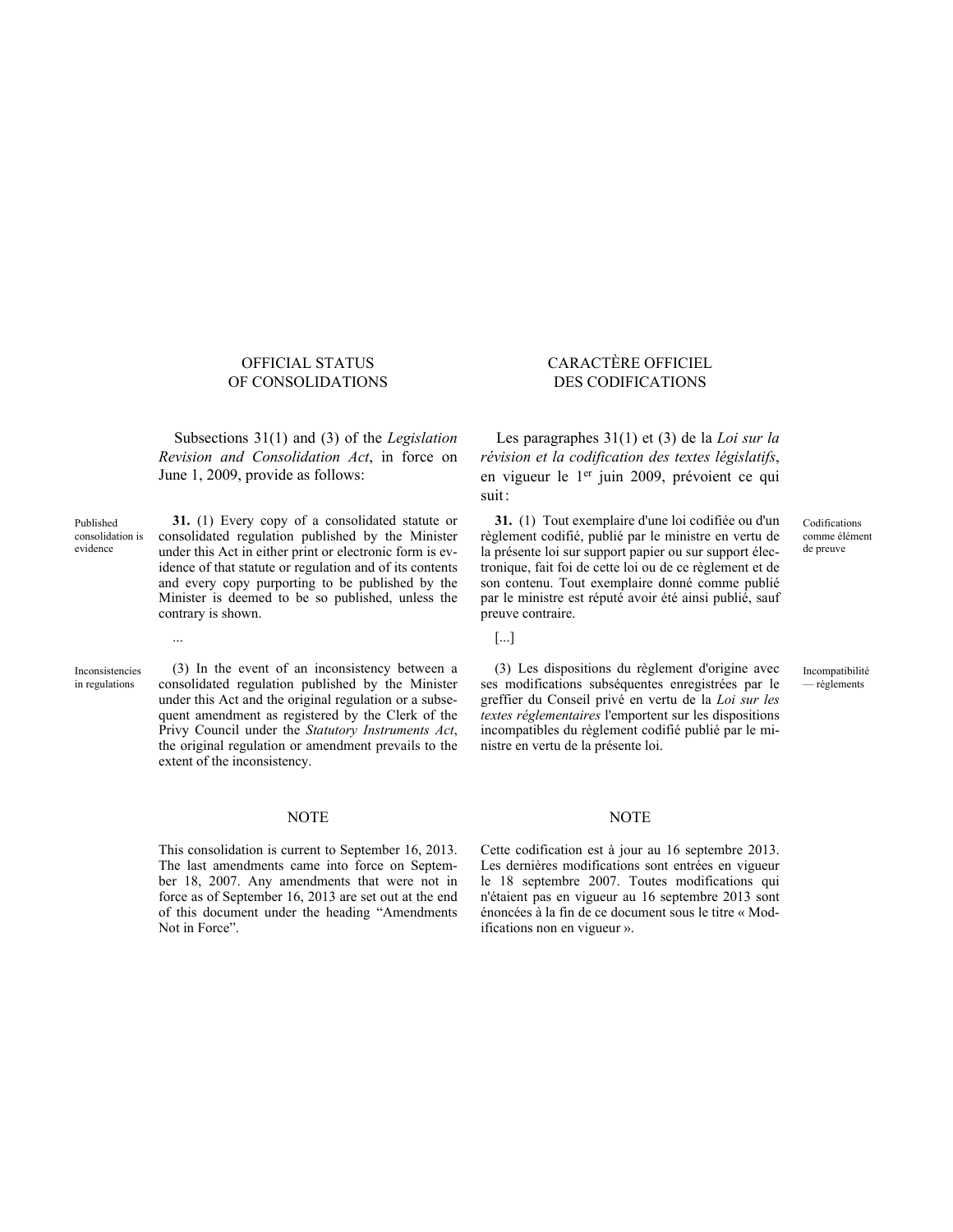# TABLE OF PROVISIONS TABLE ANALYTIQUE

| Section        |                                                                           | Page | Article        |                                                                                                      | Page |
|----------------|---------------------------------------------------------------------------|------|----------------|------------------------------------------------------------------------------------------------------|------|
|                | <b>Radiation Protection Regulations</b>                                   |      |                | Règlement sur la radioprotection                                                                     |      |
| $\mathbf{1}$   | <b>INTERPRETATION AND</b><br><b>APPLICATION</b>                           | 1    | $\mathbf{1}$   | DÉFINITIONS ET CHAMP<br>D'APPLICATION                                                                |      |
| $\mathbf{1}$   | <b>INTERPRETATION</b>                                                     | 1    | 1              | <b>DÉFINITIONS</b>                                                                                   |      |
| $\overline{2}$ | APPLICATION                                                               | 3    | $\overline{2}$ | CHAMP D'APPLICATION                                                                                  | 3    |
| 3              | <b>OBLIGATIONS OF LICENSEES</b><br>AND NUCLEAR ENERGY<br><b>WORKERS</b>   | 3    | 3              | <b>OBLIGATIONS DES TITULAIRES</b><br>DE PERMIS ET DES<br>TRAVAILLEURS DU SECTEUR<br><b>NUCLÉAIRE</b> | 3    |
| 3              | <b>ADMINISTRATION OF NUCLEAR</b><br><b>SUBSTANCE FOR MEDICAL PURPOSES</b> | 3    | $\overline{3}$ | <b>ADMINISTRATION DE SUBSTANCES</b><br>NUCLÉAIRES À DES FINS THÉRAPEUTIQUES                          | 3    |
| 4              | <b>RADIATION PROTECTION PROGRAM</b>                                       | 3    | $\overline{4}$ | PROGRAMME DE RADIOPROTECTION                                                                         | 3    |
| 5              | ASCERTAINMENT AND RECORDING OF<br><b>DOSES</b>                            | 4    | 5              | CONTRÔLE ET ENREGISTREMENT DES<br><b>DOSES</b>                                                       | 4    |
| 6              | <b>ACTION LEVELS</b>                                                      | 4    | 6              | SEUIL D'INTERVENTION                                                                                 |      |
| 7              | PROVISION OF INFORMATION                                                  | 5    | 7              | RENSEIGNEMENTS À FOURNIR                                                                             | 5    |
| 8              | REQUIREMENT TO USE LICENSED<br><b>DOSIMETRY SERVICE</b>                   | 6    | 8              | OBLIGATION D'UTILISER UN SERVICE DE<br>DOSIMÉTRIE AUTORISÉ                                           | 6    |
| 9              | <b>COLLECTION OF PERSONAL INFORMATION</b>                                 | 6    | 9              | <b>COLLECTE DES RENSEIGNEMENTS</b><br><b>PERSONNELS</b>                                              | 6    |
| 10             | <b>NUCLEAR ENERGY WORKERS</b>                                             | 6    | 10             | TRAVAILLEURS DU SECTEUR NUCLÉAIRE                                                                    | 6    |
| 11             | PREGNANT NUCLEAR ENERGY WORKERS                                           | 6    | 11             | TRAVAILLEUSES ENCEINTES DU SECTEUR<br>NUCLÉAIRE                                                      | 6    |
| 12             | <b>RADIATION DOSE LIMITS</b>                                              | 7    | 12             | <b>LIMITES DE DOSE DE</b><br><b>RAYONNEMENT</b>                                                      | 7    |
| 12             | <b>INTERPRETATION</b>                                                     | 7    | 12             | <b>DÉFINITIONS</b>                                                                                   | 7    |
| 13             | <b>EFFECTIVE DOSE LIMITS</b>                                              | 8    | 13             | LIMITES DE DOSE EFFICACE                                                                             | 8    |
| 14             | <b>EQUIVALENT DOSE LIMITS</b>                                             | 9    | 14             | LIMITES DE DOSE ÉQUIVALENTE                                                                          | 9    |
| 15             | <b>EMERGENCIES</b>                                                        | 10   | 15             | SITUATIONS D'URGENCE                                                                                 | 10   |
| 16             | <b>WHEN DOSE LIMIT EXCEEDED</b>                                           | 10   | 16             | DÉPASSEMENT DES LIMITES DE DOSE                                                                      | 10   |
| 17             | <b>AUTHORIZATION OF RETURN TO WORK</b>                                    | 11   | 17             | <b>AUTORISATION DE RETOURNER AU</b><br><b>TRAVAIL</b>                                                | 11   |
| 18             | <b>DOSIMETRY SERVICES</b>                                                 | 11   | 18             | <b>SERVICES DE DOSIMÉTRIE</b>                                                                        | 11   |
| 18             | <b>APPLICATION FOR LICENCE TO OPERATE</b>                                 | 11   | 18             | DEMANDE DE PERMIS D'EXPLOITATION                                                                     | 11   |
| 19             | <b>OBLIGATIONS OF LICENSEES</b>                                           | 12   | 19             | <b>OBLIGATIONS DU TITULAIRE DE PERMIS</b>                                                            | 12   |
| 20             | <b>LABELLING AND SIGNS</b>                                                | 12   | 20             | ÉTIQUETAGE ET AFFICHAGE                                                                              | 12   |
| 20             | <b>LABELLING OF CONTAINERS AND</b><br><b>DEVICES</b>                      | 12   | 20             | ÉTIQUETAGE DES RÉCIPIENTS ET DES<br><b>APPAREILS</b>                                                 | 12   |

| Article |                                                                                               | Page |
|---------|-----------------------------------------------------------------------------------------------|------|
|         | Règlement sur la radioprotection                                                              |      |
| 1       | DÉFINITIONS ET CHAMP<br>D'APPLICATION                                                         | 1    |
| 1       | <b>DEFINITIONS</b>                                                                            | 1    |
| 2       | CHAMP D'APPLICATION                                                                           | 3    |
| 3       | <b>OBLIGATIONS DES TITULAIRES</b><br>DE PERMIS ET DES<br>TRAVAILLEURS DU SECTEUR<br>NUCLÉAIRE | 3    |
| 3       | <b>ADMINISTRATION DE SUBSTANCES</b>                                                           |      |
|         | NUCLÉAIRES À DES FINS THÉRAPEUTIQUES                                                          | 3    |
| 4       | PROGRAMME DE RADIOPROTECTION                                                                  | 3    |
| 5       | CONTRÔLE ET ENREGISTREMENT DES<br><b>DOSES</b>                                                | 4    |
| 6       | SEUIL D'INTERVENTION                                                                          | 4    |
| 7       | RENSEIGNEMENTS À FOURNIR                                                                      | 5    |
| 8       | OBLIGATION D'UTILISER UN SERVICE DE<br>DOSIMÉTRIE AUTORISÉ                                    | 6    |
| 9       | <b>COLLECTE DES RENSEIGNEMENTS</b><br><b>PERSONNELS</b>                                       | 6    |
| 10      | TRAVAILLEURS DU SECTEUR NUCLÉAIRE                                                             | 6    |
| 11      | TRAVAILLEUSES ENCEINTES DU SECTEUR<br>NUCLÉAIRE                                               | 6    |
| 12      | <b>LIMITES DE DOSE DE</b><br><b>RAYONNEMENT</b>                                               | 7    |
| 12      | <b>DÉFINITIONS</b>                                                                            | 7    |
| 13      | LIMITES DE DOSE EFFICACE                                                                      | 8    |
| 14      | LIMITES DE DOSE ÉQUIVALENTE                                                                   | 9    |
| 15      | SITUATIONS D'URGENCE                                                                          | 10   |
| 16      | DÉPASSEMENT DES LIMITES DE DOSE                                                               | 10   |
| 17      | <b>AUTORISATION DE RETOURNER AU</b><br><b>TRAVAIL</b>                                         | 11   |
| 18      | <b>SERVICES DE DOSIMÉTRIE</b>                                                                 | 11   |
| 18      | DEMANDE DE PERMIS D'EXPLOITATION                                                              | 11   |
| 19      | <b>OBLIGATIONS DU TITULAIRE DE PERMIS</b>                                                     | 12   |
| 20      | ÉTIQUETAGE ET AFFICHAGE                                                                       | 12   |
| 20      | ÉTIQUETAGE DES RÉCIPIENTS ET DES<br><b>APPAREILS</b>                                          | 12   |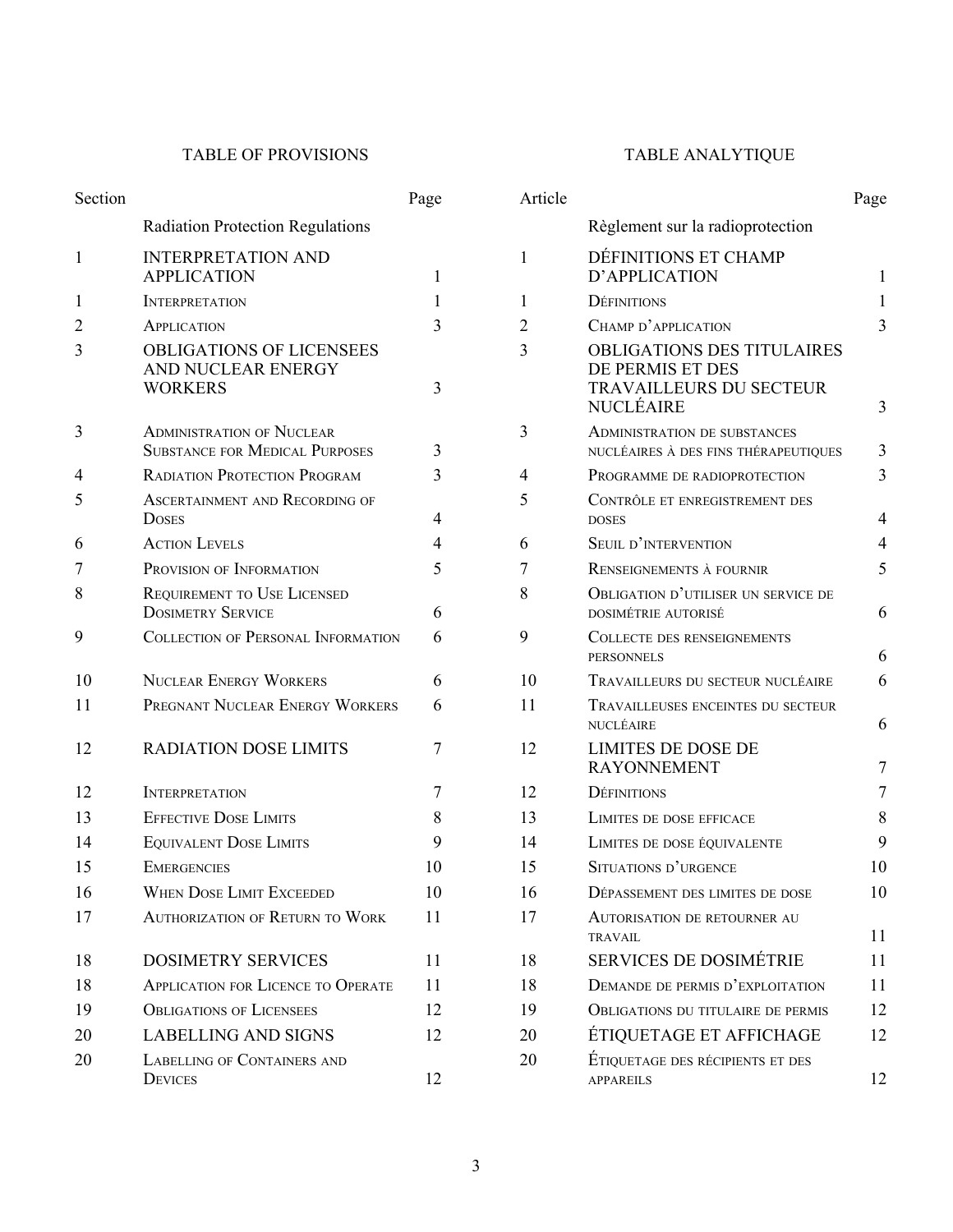| Section |                                                               | Page | Article |                                                                    |
|---------|---------------------------------------------------------------|------|---------|--------------------------------------------------------------------|
| 21      | POSTING OF SIGNS AT BOUNDARIES AND<br><b>POINTS OF ACCESS</b> | 13   | 21      | AFFICHAGE AUX LIMITES ET AUX POIN<br>$D$ <sup>2</sup> $ACC$ ÈS     |
| 22      | USE OF RADIATION WARNING SYMBOL                               | 13   | 22      | UTILISATION DU SYMBOLE DE MISE EN<br>GARDE CONTRE LES RAYONNEMENTS |
| 23      | FRIVOLOUS POSTING OF SIGNS                                    | 14   | 23      | AFFICHAGE FRIVOLE DE PANNEAUX                                      |
| 24      | <b>RECORDS TO BE KEPT BY</b><br><b>LICENSEES</b>              | 14   | 24      | DOCUMENT À TENIR PAR LE<br><b>TITULAIRE DE PERMIS</b>              |
| 25      | <b>TRANSITIONAL PROVISION</b>                                 | 14   | 25      | <b>DISPOSITION TRANSITOIRE</b>                                     |
| 26      | <b>COMING INTO FORCE</b>                                      | 14   | 26      | <b>ENTRÉE EN VIGUEUR</b>                                           |
|         | <b>SCHEDULE 1</b>                                             | 15   |         | <b>ANNEXE 1</b>                                                    |
|         | <b>SCHEDULE 2</b>                                             | 16   |         | <b>ANNEXE 2</b>                                                    |
|         | <b>SCHEDULE 3</b>                                             | 17   |         | <b>ANNEXE 3</b>                                                    |

| Section |                                                               | Page | Article |                                                                           | Page |
|---------|---------------------------------------------------------------|------|---------|---------------------------------------------------------------------------|------|
| 21      | POSTING OF SIGNS AT BOUNDARIES AND<br><b>POINTS OF ACCESS</b> | 13   | 21      | AFFICHAGE AUX LIMITES ET AUX POINTS<br>$D^2$ ACCÈS                        | 13   |
| 22      | <b>USE OF RADIATION WARNING SYMBOL</b>                        | 13   | 22      | UTILISATION DU SYMBOLE DE MISE EN<br><b>GARDE CONTRE LES RAYONNEMENTS</b> | 13   |
| 23      | <b>FRIVOLOUS POSTING OF SIGNS</b>                             | 14   | 23      | AFFICHAGE FRIVOLE DE PANNEAUX                                             | 14   |
| 24      | <b>RECORDS TO BE KEPT BY</b><br><b>LICENSEES</b>              | 14   | 24      | DOCUMENT À TENIR PAR LE<br><b>TITULAIRE DE PERMIS</b>                     | 14   |
| 25      | <b>TRANSITIONAL PROVISION</b>                                 | 14   | 25      | DISPOSITION TRANSITOIRE                                                   | 14   |
| 26      | <b>COMING INTO FORCE</b>                                      | 14   | 26      | <b>ENTRÉE EN VIGUEUR</b>                                                  | 14   |
|         | <b>SCHEDULE 1</b>                                             | 15   |         | <b>ANNEXE 1</b>                                                           | 15   |
|         | <b>SCHEDULE 2</b>                                             | 16   |         | <b>ANNEXE 2</b>                                                           | 16   |
|         | <b>SCHEDULE 3</b>                                             | 17   |         | <b>ANNEXE 3</b>                                                           | 17   |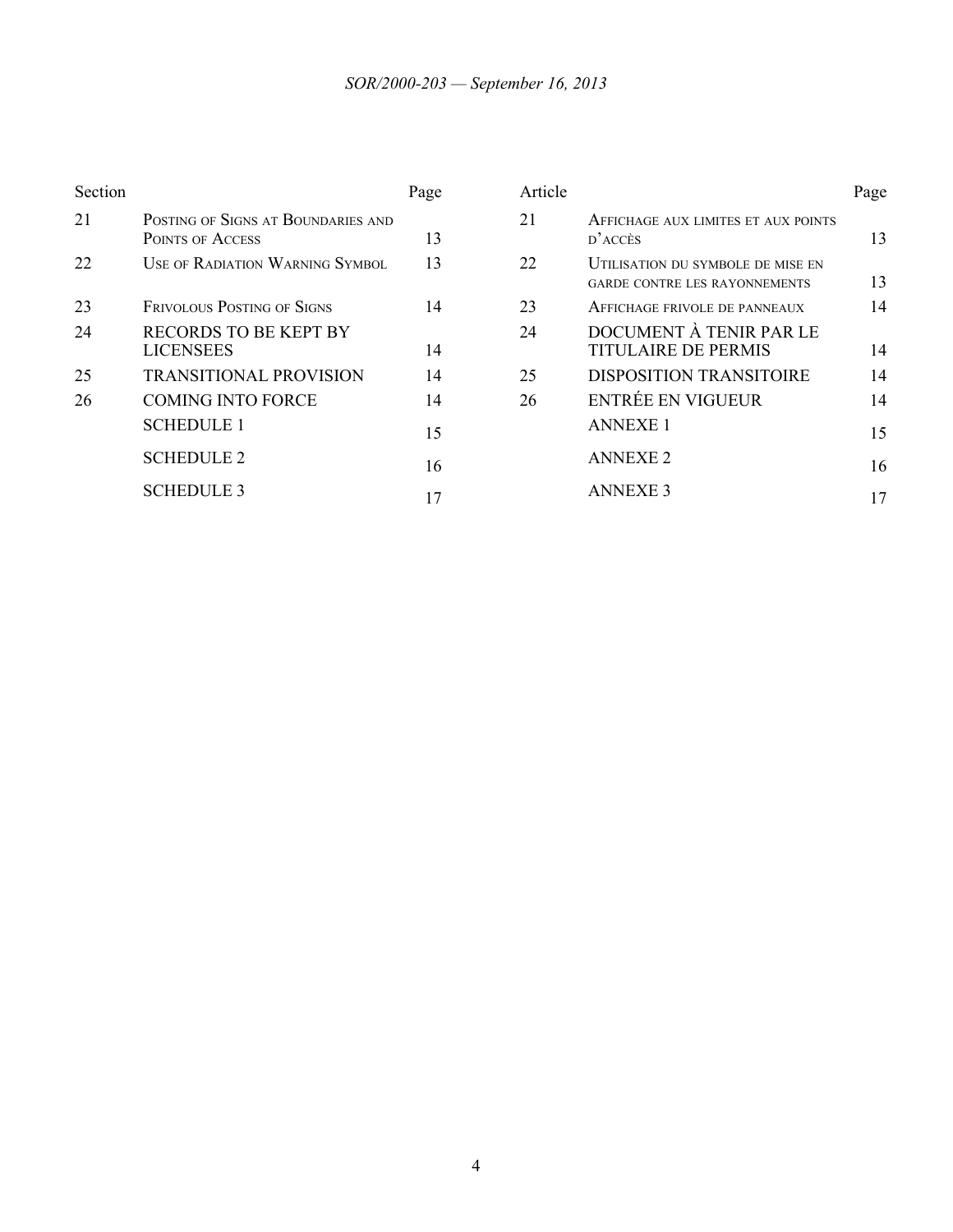SOR/2000-203 May 31, 2000

### **Radiation Protection Regulations Règlement sur la radioprotection**

Her Excellency the Governor General in Council, on the recommendation of the Minister of Natural Resources, pursuant to section 44 of the *Nuclear Safety and* Control Act<sup>a</sup>, hereby approves the annexed *Radiation Protection Regulations* made by the Canadian Nuclear Safety Commission on May 31, 2000.

Registration<br>SOR/2000-203 May 31, 2000<br>DORS/2000-203 Le 31 mai 2000

NUCLEAR SAFETY AND CONTROL ACT LOI SUR LA SÛRETÉ ET LA RÉGLEMENTATION NUCLÉAIRES

P.C. 2000-783 May 31, 2000 C.P. 2000-783 Le 31 mai 2000

Sur recommandation du ministre des Ressources naturelles et en vertu de l'article 44 de la *Loi sur la sûreté et* la réglementation nucléaires<sup>a</sup>, Son Excellence la Gouverneure générale en conseil agrée le *Règlement sur la radioprotection*, ci-après, pris le 31 mai 2000 par la Commission canadienne de sûreté nucléaire.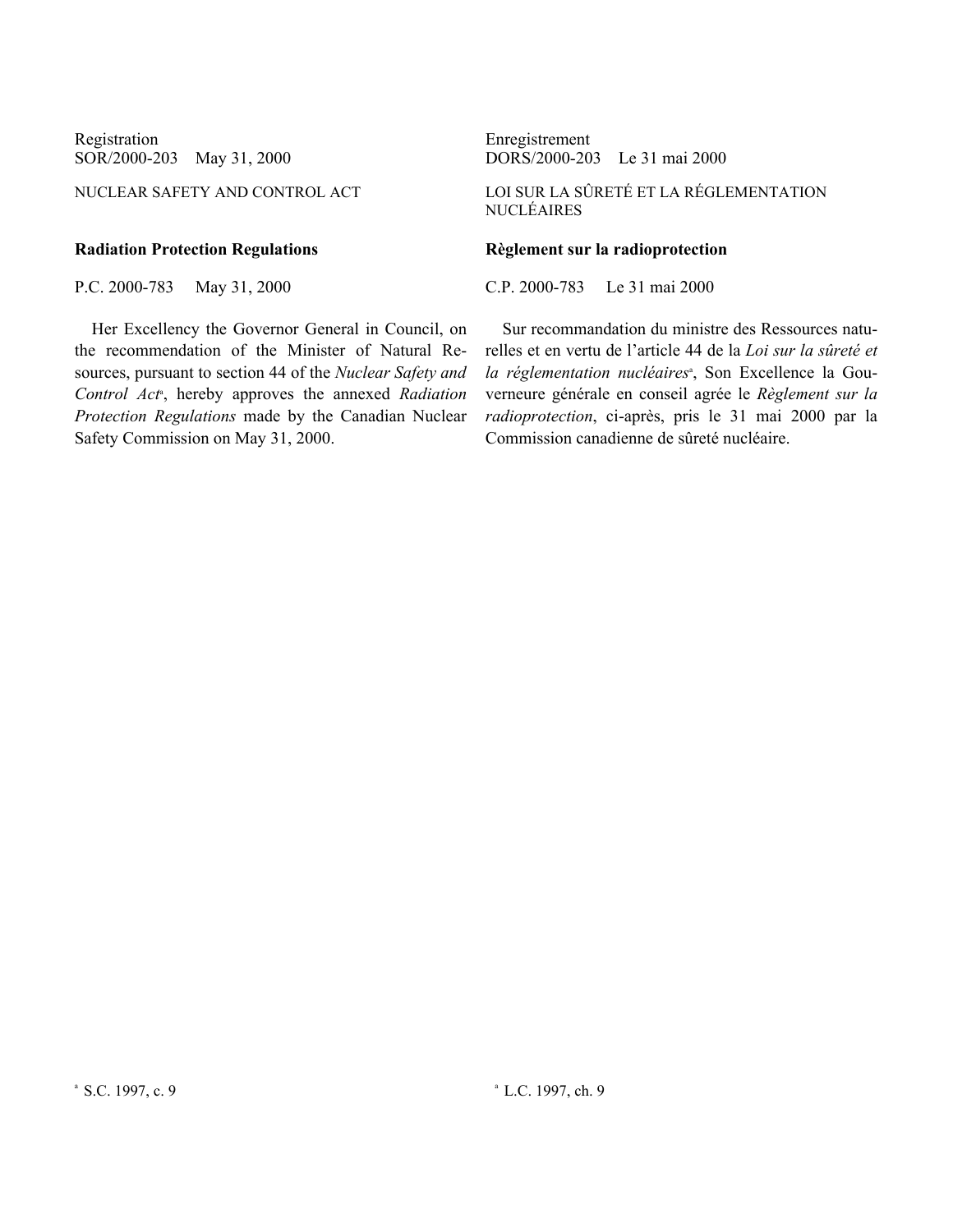# <span id="page-5-0"></span>RADIATION PROTECTION REGULATIONS RÈGLEMENT SUR LA RADIOPROTECTION

# INTERPRETATION AND APPLICATION DÉFINITIONS ET CHAMP D'APPLICATION

### INTERPRETATION DÉFINITIONS

**1.** (1) The definitions in this subsection apply in these Regulations.

"absorbed dose" means the quotient, in gray, obtained by dividing the energy absorbed through exposure to radiation by the mass of the body or part of the body that absorbs the radiation. (*dose absorbée*)

"Act" means the *Nuclear Safety and Control Act*. (*Loi*)

"balance of the pregnancy" means the period from the moment a licensee is informed, in writing, of the pregnancy to the end of the pregnancy. (*reste de la grossesse*)

"committed" means, in respect of a dose of radiation, received by an organ or tissue from a nuclear substance during the 50 years after the substance is taken into the body of a person 18 years old or older or during the period beginning at intake and ending at age 70, after it is taken into the body of a person less than 18 years old. (*engagée*)

"dosimeter" means a device for measuring a dose of radiation that is worn or carried by an individual. (*dosimètre*)

"effective dose" means the sum of the products, in sievert, obtained by multiplying the equivalent dose of radiation received by and committed to each organ or tissue set out in column 1 of an item of Schedule 1 by the weighting factor set out in column 2 of that item. (*dose efficace*)

"equivalent dose" means the product, in sievert, obtained by multiplying the absorbed dose of radiation of the type set out in column 1 of an item of Schedule 2 by the weighting factor set out in column 2 of that item. (*dose équivalente*)

"exemption quantity" has the same meaning as in section 1 of the *Nuclear Substances and Radiation Devices Regulations*. (*quantité d'exemption*)

**1.** (1) Les définitions qui suivent s'appliquent au présent règlement.

«activité autorisée» Activité visée à l'un des alinéas 26*a*) à *f*) de la Loi que le titulaire de permis est autorisé à exercer. (*licensed activity*)

«dose absorbée » Quotient, exprimé en grays, de l'énergie communiquée par le rayonnement à un corps ou un organe par la masse de ce corps ou de cet organe. (*absorbed dose*)

«dose efficace» Somme, exprimée en sieverts, des valeurs dont chacune représente le produit de la dose équivalente reçue par un organe ou un tissu, et engagée à leur égard, figurant à la colonne 1 de l'annexe 1 par le facteur de pondération figurant à la colonne 2. (*effective dose*)

«dose équivalente» Produit, exprimé en sieverts, de la dose absorbée d'un type de rayonnement figurant à la colonne 1 de l'annexe 2 par le facteur de pondération figurant à la colonne 2. (*equivalent dose*)

«dosimètre» Appareil qui est conçu pour mesurer la dose de rayonnement et que porte la personne. (*dosimeter*)

«engagée» S'entend d'une dose de rayonnement reçue d'une substance nucléaire par un organe ou un tissu durant les 50 années suivant l'incorporation de la substance dans le corps d'une personne qui a 18 ans ou plus ou durant la période commençant à son incorporation et se terminant à l'âge de 70 ans, dans le cas où elle est incorporée dans le corps d'une personne qui a moins de 18 ans. (*committed*)

«Loi» La *Loi sur la sûreté et la réglementation nucléaires*. (*Act*)

«peau» Couche de cellules dans la peau qui sont à 7 mg/ cm<sup>2</sup> sous la surface. (*skin*)

«période de dosimétrie de cinq ans» Période de cinq années civiles commençant le 1<sup>er</sup> janvier de l'année suivant celle de l'entrée en vigueur du présent règlement, et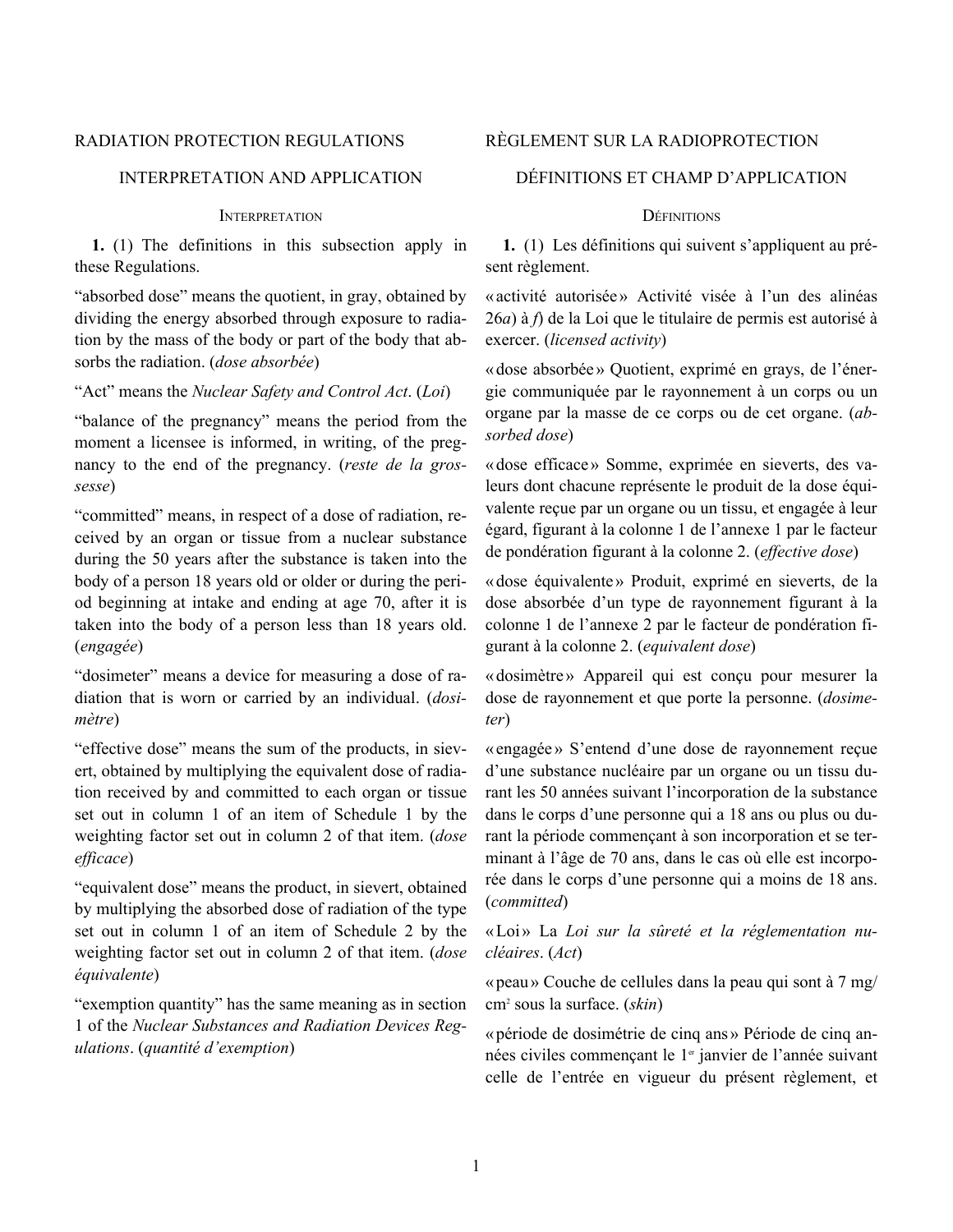"five-year dosimetry period" means the period of five calendar years beginning on January 1 of the year following the year in which these Regulations come into force, and every period of five calendar years after that period. (*période de dosimétrie de cinq ans*)

"licensed activity" means an activity described in any of paragraphs  $26(a)$  to (*f*) of the Act that a licence authorizes the licensee to carry on. (*activité autorisée*)

"licensee" means a person who is licensed to carry on an activity described in any of paragraphs 26(*a*) to (*f*) of the Act. (*titulaire de permis*)

"one-year dosimetry period" means the period of one calendar year beginning on January 1 of the year following the year in which these Regulations come into force, and every period of one calendar year after that period. (*période de dosimétrie d'un an*)

"radon progeny" means the following radioactive decay products of radon 222: bismuth 214, lead 214, polonium 214 and polonium 218. (*produit de filiation du radon*)

"skin" means the layer of cells within the skin that are 7 mg/cm<sup>2</sup> below the surface. (*peau*)

"worker" means a person who performs work that is referred to in a licence. (*travailleur*)

"working level" means the concentration of radon progeny in 1 m<sup>3</sup> of air that has a potential alpha energy of 2.08 × 10-5 J. (*unité alpha*)

"working level month" means the exposure that results from the inhalation of air containing one working level for 170 hours. (*unité alpha-mois*)

(2) For the purpose of the definition "dosimetry service" in section 2 of the Act, a facility for the measurement and monitoring of doses of radiation received by or committed to nuclear energy workers who have a reasonable probability of receiving an effective dose greater than 5 mSv in a one-year dosimetry period is prescribed as a dosimetry service.

toutes les périodes subséquentes de cinq années. (*fiveyear dosimetry period*)

«période de dosimétrie d'un an» Période d'une année civile commençant le 1<sup>er</sup> janvier de l'année suivant celle de l'entrée en vigueur du présent règlement, et toutes les périodes subséquentes d'une année civile. (*one-year dosimetry period*)

«produit de filiation du radon» S'entend des produits suivants de la désintégration radioactive du radon 222: bismuth 214, plomb 214, polonium 214 et polonium 218. (*radon progeny*)

«quantité d'exemption» S'entend au sens de l'article 1 du *Règlement sur les substances nucléaires et les appareils à rayonnement*. (*exemption quantity*)

«reste de la grossesse» Période allant du moment où le titulaire de permis est avisé par écrit de la grossesse jusqu'à la fin de la grossesse. (*balance of the pregnancy*)

«titulaire de permis» Personne autorisée par permis à exercer toute activité visée à l'un des alinéas 26*a*) à *f*) de la Loi. (*licensee*)

«travailleur» Personne qui effectue un travail mentionné dans un permis. (*worker*)

«unité alpha» Concentration, dans 1 m<sup>3</sup> d'air, des produits de filiation du radon ayant une énergie potentielle de 2,08 × 10-5 J. (*working level*)

«unité alpha-mois» Exposition qui résulte de l'inhalation, pendant 170 heures, d'air contenant une unité alpha. (*working level month*)

(2) Pour l'application de la définition de «service de dosimétrie» à l'article 2 de la Loi, est désignée un service de dosimétrie l'installation servant à la mesure et au contrôle des doses de rayonnement reçues par un travailleur du secteur nucléaire, ou engagées à son égard, lorsque le travailleur au cours d'une période de dosimétrie d'un an, risque vraisemblablement de recevoir une dose efficace supérieure à 5 mSv.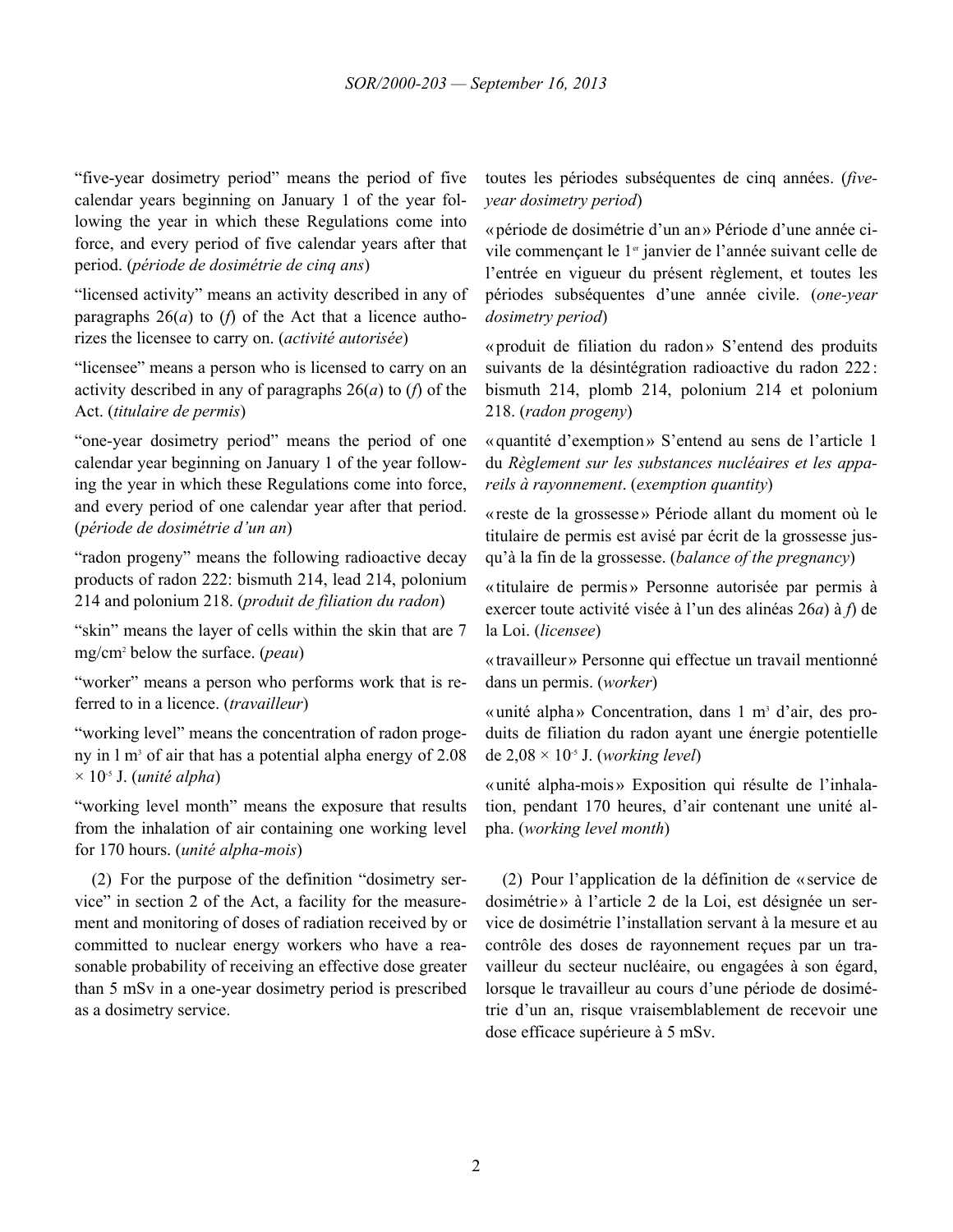<span id="page-7-0"></span>(3) For the purpose of the definition "nuclear energy worker" in section 2 of the Act, the prescribed limit for the general public is 1 mSv per calendar year.

**2.** (1) Subject to subsection (2), these Regulations apply generally for the purposes of the Act.

(2) Only section 3 of these Regulations applies to a licensee in respect of a dose of radiation received by or committed to a person

(*a*) in the course of the person's examination, diagnosis or treatment, as directed by a medical practitioner who is qualified to examine, diagnose or treat the person under the applicable provincial legislation; or

(*b*) [Repealed, SOR/2007-208, s. 5]

(*c*) as a result of the person's voluntary participation in a biomedical research study supervised by a medical practitioner who is qualified to provide such supervision under the applicable provincial legislation.

SOR/2007-208, s. 5.

# OBLIGATIONS OF LICENSEES AND NUCLEAR ENERGY WORKERS

# ADMINISTRATION OF NUCLEAR SUBSTANCE FOR MEDICAL **PURPOSES**

**3.** When a nuclear substance is administered to a person for therapeutic purposes, the licensee shall, before the person leaves the place where the substance is administered, inform the person of methods for reducing the exposure of others — including anyone providing care and assistance — to radiation from the person. SOR/2007-208, s. 6.

RADIATION PROTECTION PROGRAM PROGRAM PROGRAMME DE RADIOPROTECTION

**4.** Every licensee shall implement a radiation protection program and shall, as part of that program,

(*a*) keep the amount of exposure to radon progeny and the effective dose and equivalent dose received by and committed to persons as low as is reasonably

(3) Pour l'application de la définition de « travailleur du secteur nucléaire» à l'article 2 de la Loi, la limite fixée pour la population est de 1 mSv par année civile.

### APPLICATION CHAMP D'APPLICATION

**2.** (1) Sous réserve du paragraphe (2), le présent règlement s'applique de façon générale dans le cadre de la Loi.

(2) Seul l'article 3 du présent règlement s'applique au titulaire de permis quant à une dose de rayonnement qui est reçue par une personne, ou engagée à son égard, lorsque la personne :

*a*) fait l'objet d'un examen, notamment diagnostique, ou d'un traitement par un médecin qualifié à cet égard conformément aux lois provinciales applicables;

*b*) [Abrogé, DORS/2007-208, art. 5]

*c*) participe de son propre gré à une étude de recherche biomédicale sous la surveillance d'un médecin qualifié à cet égard conformément aux lois provinciales applicables.

DORS/2007-208, art. 5.

# OBLIGATIONS DES TITULAIRES DE PERMIS ET DES TRAVAILLEURS DU SECTEUR NUCLÉAIRE

### ADMINISTRATION DE SUBSTANCES NUCLÉAIRES À DES FINS THÉRAPEUTIQUES

**3.** Le titulaire de permis informe la personne qui s'apprête à quitter le lieu où une substance nucléaire lui a été administrée à des fins thérapeutiques des méthodes destinées à réduire l'exposition d'autrui – y compris les soignants et les aidants – au rayonnement dont elle est la source.

DORS/2007-208, art. 6.

**4.** Le titulaire de permis met en œuvre un programme de radioprotection et, dans le cadre de ce programme :

*a*) maintient le degré d'exposition aux produits de filiation du radon ainsi que la dose efficace et la dose équivalente qui sont reçues par la personne, et enga-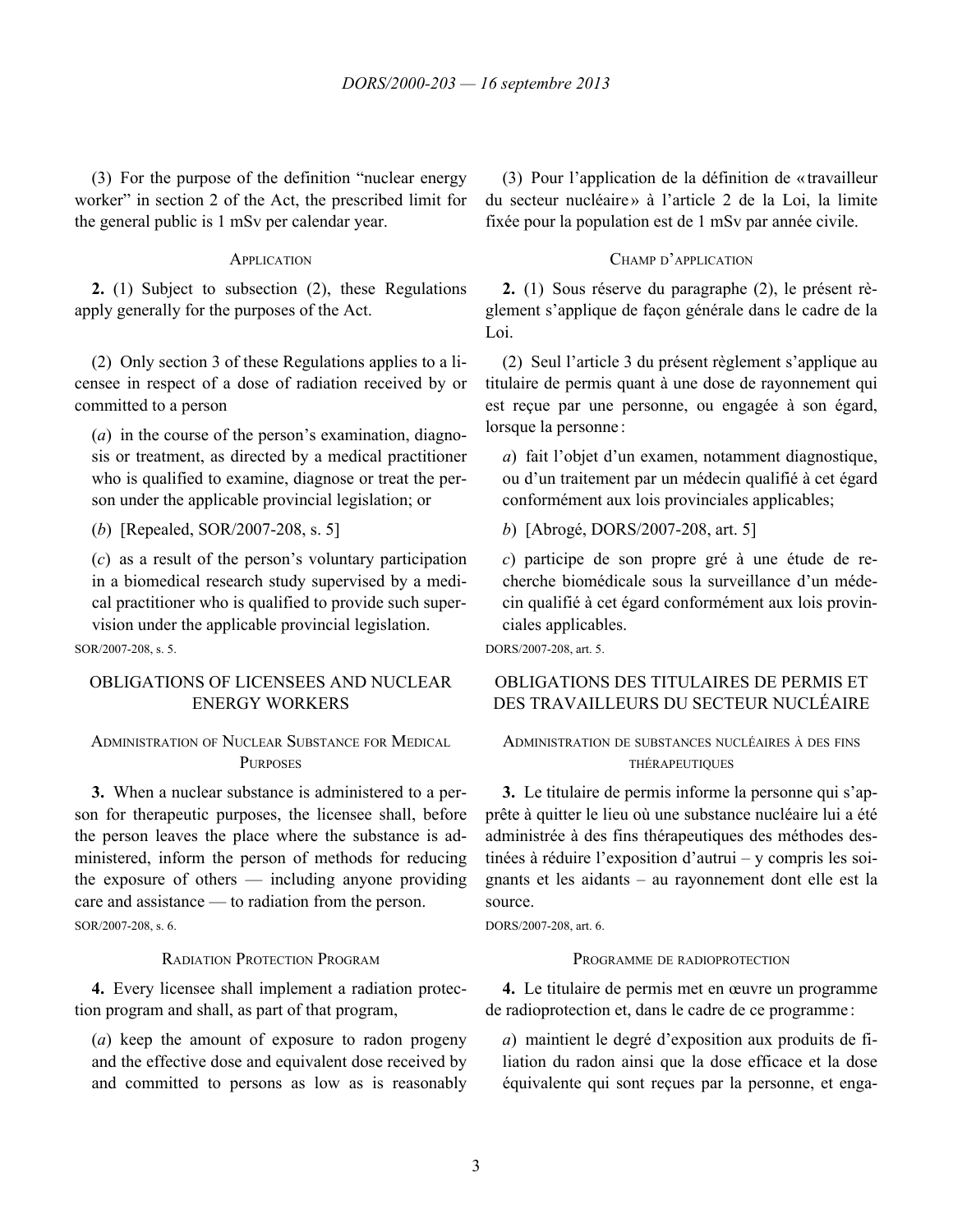<span id="page-8-0"></span>achievable, social and economic factors being taken into account, through the implementation of

(i) management control over work practices,

(ii) personnel qualification and training,

(iii) control of occupational and public exposure to radiation, and

(iv) planning for unusual situations; and

(*b*) ascertain the quantity and concentration of any nuclear substance released as a result of the licensed activity

(i) by direct measurement as a result of monitoring, or

(ii) if the time and resources required for direct measurement as a result of monitoring outweigh the usefulness of ascertaining the quantity and concentration using that method, by estimating them.

ASCERTAINMENT AND RECORDING OF DOSES CONTRÔLE ET ENREGISTREMENT DES DOSES

**5.** (1) For the purpose of keeping a record of doses of radiation in accordance with section 27 of the Act, every licensee shall ascertain and record the magnitude of exposure to radon progeny of each person referred to in that section, as well as the effective dose and equivalent dose received by and committed to that person.

(2) A licensee shall ascertain the magnitude of exposure to radon progeny and the effective dose and equivalent dose

(*a*) by direct measurement as a result of monitoring; or

(*b*) if the time and resources required for direct measurement as a result of monitoring outweigh the usefulness of ascertaining the amount of exposure and doses using that method, by estimating them.

**6.** (1) In this section, "action level" means a specific dose of radiation or other parameter that, if reached, may indicate a loss of control of part of a licensee's radiation gées à son égard, au niveau le plus bas qu'il soit raisonnablement possible d'atteindre, compte tenu des facteurs économiques et sociaux, par:

(i) la maîtrise des méthodes de travail par la direction,

(ii) les qualifications et la formation du personnel,

(iii) le contrôle de l'exposition du personnel et du public au rayonnement,

(iv) la préparation aux situations inhabituelles;

*b*) détermine la quantité et la concentration des substances nucléaires rejetées par suite de l'exercice de l'activité autorisée :

(i) par mesure directe résultant du contrôle,

(ii) par évaluation, lorsque le temps et les ressources exigés pour une mesure directe sont trop importants par rapport à son utilité.

**5.** (1) Pour tenir le document sur les doses de rayonnement prévu à l'article 27 de la Loi, le titulaire de permis contrôle et enregistre l'ampleur de l'exposition aux produits de filiation du radon de chaque personne mentionnée à cet article, ainsi que la dose efficace et la dose équivalente qui sont reçues par la personne et engagées à son égard.

(2) Le titulaire de permis contrôle l'ampleur de l'exposition aux produits de filiation du radon, la dose efficace et la dose équivalente :

*a*) par mesure directe résultant du contrôle;

*b*) par évaluation, lorsque le temps et les ressources exigés pour une mesure directe sont trop importants par rapport à son utilité.

# **ACTION LEVELS** SEUIL D'INTERVENTION

**6.** (1) Dans le présent article, «seuil d'intervention» s'entend d'une dose de rayonnement déterminée ou de tout autre paramètre qui, lorsqu'il est atteint, peut déno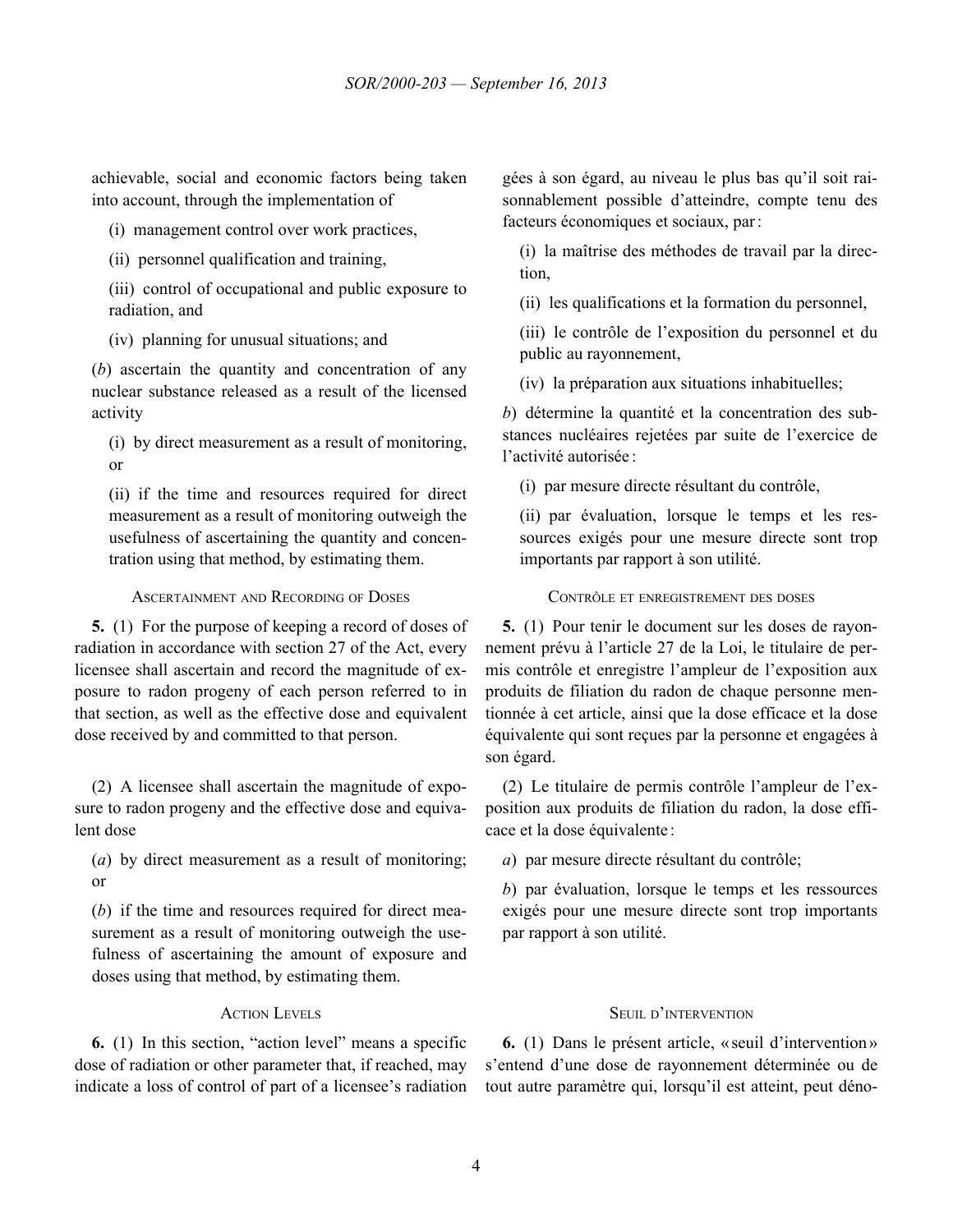<span id="page-9-0"></span>protection program and triggers a requirement for specific action to be taken.

(2) When a licensee becomes aware that an action level referred to in the licence for the purpose of this subsection has been reached, the licensee shall

(*a*) conduct an investigation to establish the cause for reaching the action level;

(*b*) identify and take action to restore the effectiveness of the radiation protection program implemented in accordance with section 4; and

(*c*) notify the Commission within the period specified in the licence.

**7.** (1) Every licensee shall inform each nuclear energy worker, in writing,

(*a*) that he or she is a nuclear energy worker;

(*b*) of the risks associated with radiation to which the worker may be exposed in the course of his or her work, including the risks associated with the exposure of embryos and foetuses to radiation;

(*c*) of the applicable effective dose limits and equivalent dose limits prescribed by sections 13, 14 and 15; and

(*d*) of the worker's radiation dose levels.

(2) Every licensee shall inform each female nuclear energy worker, in writing, of the rights and obligations of a pregnant nuclear energy worker under section 11 and of the applicable effective dose limits prescribed by section 13.

(3) Every licensee shall obtain from each nuclear energy worker who is informed of the matters referred to in paragraphs  $(1)(a)$  and  $(b)$  and subsection  $(2)$  a written acknowledgement that the worker has received the information.

ter une perte de contrôle d'une partie du programme de radioprotection du titulaire de permis et rend nécessaire la prise de mesures particulières.

(2) Le titulaire de permis qui apprend qu'un seuil d'intervention mentionné dans le permis pour l'application du présent paragraphe a été atteint:

*a*) fait enquête pour en établir la cause;

*b*) dégage et prend des mesures pour rétablir l'efficacité du programme de radioprotection mis en œuvre conformément à l'article 4;

*c*) avise la Commission dans le délai prévu au permis.

# PROVISION OF INFORMATION RENSEIGNEMENTS À FOURNIR

**7.** (1) Le titulaire de permis avise par écrit chaque travailleur du secteur nucléaire :

*a*) du fait qu'il est un travailleur du secteur nucléaire;

*b*) des risques associés au rayonnement auquel il peut être exposé dans l'exécution de son travail, y compris ceux associés à l'exposition des embryons et des fœtus au rayonnement;

*c*) des limites de dose efficace et de dose équivalente applicables qui sont prévues aux articles 13, 14 et 15;

*d*) de ses niveaux de doses de rayonnement.

(2) Lorsque le travailleur du secteur nucléaire est une femme, le titulaire de permis l'avise par écrit des droits et des obligations de la travailleuse enceinte du secteur nucléaire qui sont prévus à l'article 11 ainsi que des limites de dose efficace applicables qui sont prévues à l'article 13.

(3) Le titulaire de permis obtient du travailleur du secteur nucléaire une confirmation écrite que les renseignements mentionnés aux alinéas 7(1)*a*) et *b*) et au paragraphe 7(2) lui ont été communiqués.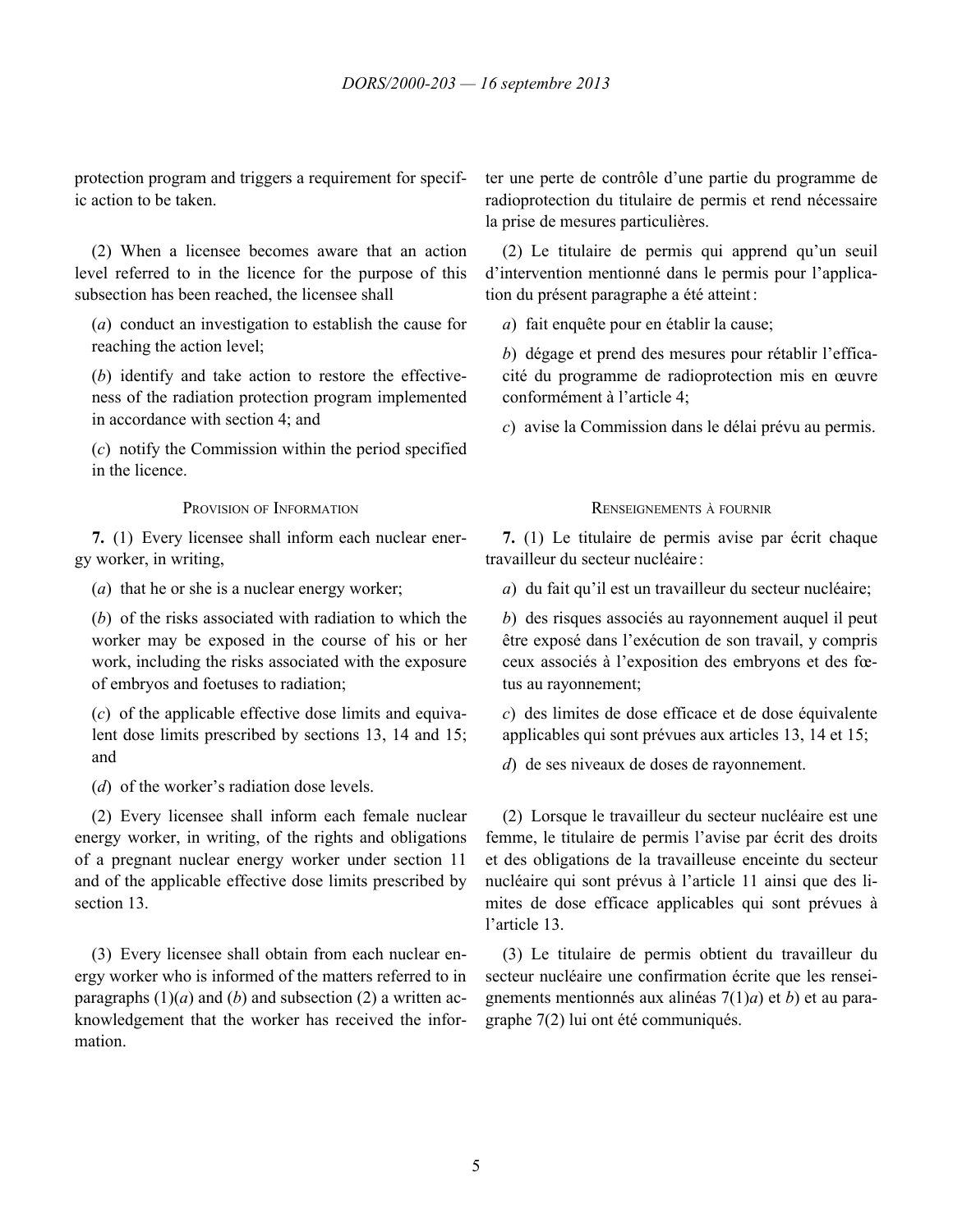<span id="page-10-0"></span>REQUIREMENT TO USE LICENSED DOSIMETRY SERVICE OBLIGATION D'UTILISER UN SERVICE DE DOSIMÉTRIE AUTORISÉ

**8.** Every licensee shall use a licensed dosimetry service to measure and monitor the doses of radiation received by and committed to nuclear energy workers who have a reasonable probability of receiving an effective dose greater than 5 mSv in a one-year dosimetry period.

**9.** When, for purposes related to the administration of the Act and these Regulations, a licensee collects personal information, as defined in section 3 of the *Privacy Act*, that may be required to be disclosed to the Commission, another government institution or a dosimetry service, the licensee shall inform the person to whom the information relates of the purpose for which it is being collected.

**10.** Every nuclear energy worker shall, on request by the licensee, inform the licensee of the worker's

- (*a*) given names, surname and any previous surname;
- (*b*) Social Insurance Number;
- (*c*) sex;
- (*d*) date, province and country of birth; and

(*e*) dose record for the current one-year and five-year dosimetry periods.

SOR/2007-208, s. 7(E).

**11.** (1) Every nuclear energy worker who becomes aware that she is pregnant shall immediately inform the licensee in writing.

(2) On being informed by a nuclear energy worker that she is pregnant, the licensee shall, in order to comply with section 13, make any accommodation that will

**8.** Le titulaire de permis utilise un service de dosimétrie autorisé pour mesurer et contrôler les doses de rayonnement reçues par le travailleur du secteur nucléaire, et engagées à son égard, lorsque le travailleur risque vraisemblablement de recevoir une dose efficace supérieure à 5 mSv au cours d'une période de dosimétrie d'un an.

### COLLECTION OF PERSONAL INFORMATION COLLECTE DES RENSEIGNEMENTS PERSONNELS

**9.** Le titulaire de permis qui, pour l'application de la Loi et du présent règlement, recueille des renseignements personnels au sens de l'article 3 de la *Loi sur la protection des renseignements personnels*, qu'il peut être tenu de communiquer à la Commission, à une autre institution fédérale ou à un service de dosimétrie, avise la personne en cause des fins auxquelles les renseignements sont recueillis.

### NUCLEAR ENERGY WORKERS TRAVAILLEURS DU SECTEUR NUCLÉAIRE

**10.** Le travailleur du secteur nucléaire fournit sur demande au titulaire de permis les renseignements suivants:

*a*) ses prénoms, son nom de famille et tout nom de famille antérieur;

*b*) son numéro d'assurance sociale;

*c*) son sexe;

*d*) sa date, sa province et son pays de naissance;

*e*) le dossier de ses doses pour les périodes de dosimétrie d'un an et de cinq ans en cours.

DORS/2007-208, art. 7(A).

# PREGNANT NUCLEAR ENERGY WORKERS TRAVAILLEUSES ENCEINTES DU SECTEUR NUCLÉAIRE

**11.** (1) La travailleuse du secteur nucléaire qui apprend qu'elle est enceinte en avise immédiatement par écrit le titulaire de permis.

(2) Après avoir été avisé de la grossesse, le titulaire de permis prend, afin de se conformer à l'article 13,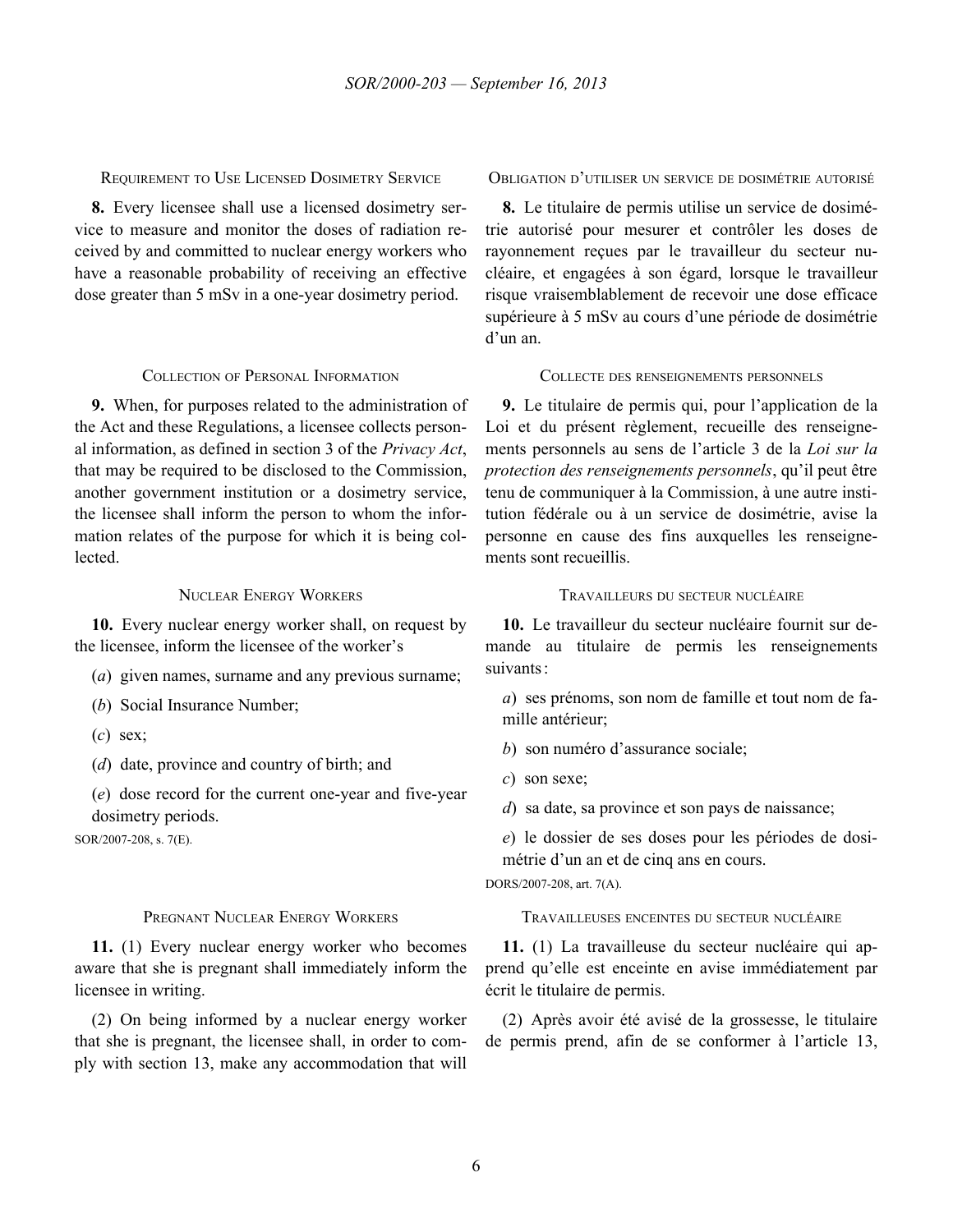<span id="page-11-0"></span>not occasion costs or business inconvenience constituting undue hardship to the licensee.

SOR/2007-208, s. 8(F).

### INTERPRETATION **DEFINITIONS**

**12.** (1) The definitions in this subsection apply in section 13.

"ALI" or "annual limit on intake" means the activity, in becquerel, of a radionuclide that will deliver an effective dose of 20 mSv during the 50-year period after the radionuclide is taken into the body of a person 18 years old or older or during the period beginning at intake and ending at age 70 after it is taken into the body of a person less than 18 years old. (*LAI ou limite annuelle d'incorporation*)

"E" means the portion of the effective dose, in millisievert

(*a*) received by a person from sources outside the body; and

(*b*) received by and committed to the person from sources inside the body, measured directly or from excreta. (*E*)

"I" means the activity, in becquerel, of any radionuclide that is taken into the body, excluding the radon progeny and the activity of other radionuclides accounted for in the determination of E. (*I*)

"Rn" means the average annual concentration in the air, in Bq per  $m<sup>3</sup>$ , of radon 222 that is attributable to a licensed activity. (*Rn*)

"RnP" means the exposure to radon progeny in working level months. (*RnP*)

"Σ I/ALI" means the sum of the ratios of I to the corresponding ALI. (*Σ I/LAI*)

(2) For the purposes of sections 13 and 14, doses of radiation include those received from X-rays or other man-made sources of radiation.

toute disposition qui n'entraîne pas de contrainte financière ou commerciale excessive pour lui. DORS/2007-208, art. 8(F).

RADIATION DOSE LIMITS LIMITES DE DOSE DE RAYONNEMENT

**12.** (1) Les définitions qui suivent s'appliquent à l'article 13.

«E» Partie de la dose efficace, en millisievert:

*a*) reçue par une personne de sources situées à l'extérieur du corps;

*b*) reçue par une personne, et engagée à son égard, de sources situées à l'intérieur du corps, mesurée directement ou dans les excréments. (*E*)

«I» Activité, exprimée en becquerels, de tout radionucléide incorporé dans le corps, à l'exclusion de tout produit de filiation du radon et de tout autre radionucléide dont l'activité est prise en compte dans la détermination de E. (*I*)

«LAI» ou «limite annuelle d'incorporation» Activité d'un radionucléide, exprimée en becquerels, qui délivre une dose efficace de 20 mSv durant les 50 années suivant l'incorporation du radionucléide dans le corps d'une personne qui a 18 ans ou plus ou durant la période commençant à son incorporation et se terminant à l'âge de 70 ans, dans le cas où il est incorporé dans le corps d'une personne qui a moins de 18 ans. (*ALI or annual limit on intake*)

«Rn » Moyenne annuelle de concentration, exprimée en Bq par m<sup>3</sup>, de radon 222 dans l'air qui est imputable à l'activité autorisée. (*Rn*)

«RnP» Exposition, exprimée en unités alpha-mois, aux produits de filiation du radon. (*RnP*)

«Σ I/LAI» Somme des quotients obtenus en divisant I par la LAI correspondante. (*Σ I/ALI*)

(2) Pour l'application des articles 13 et 14, sont assimilées aux doses de rayonnement les doses reçues à par-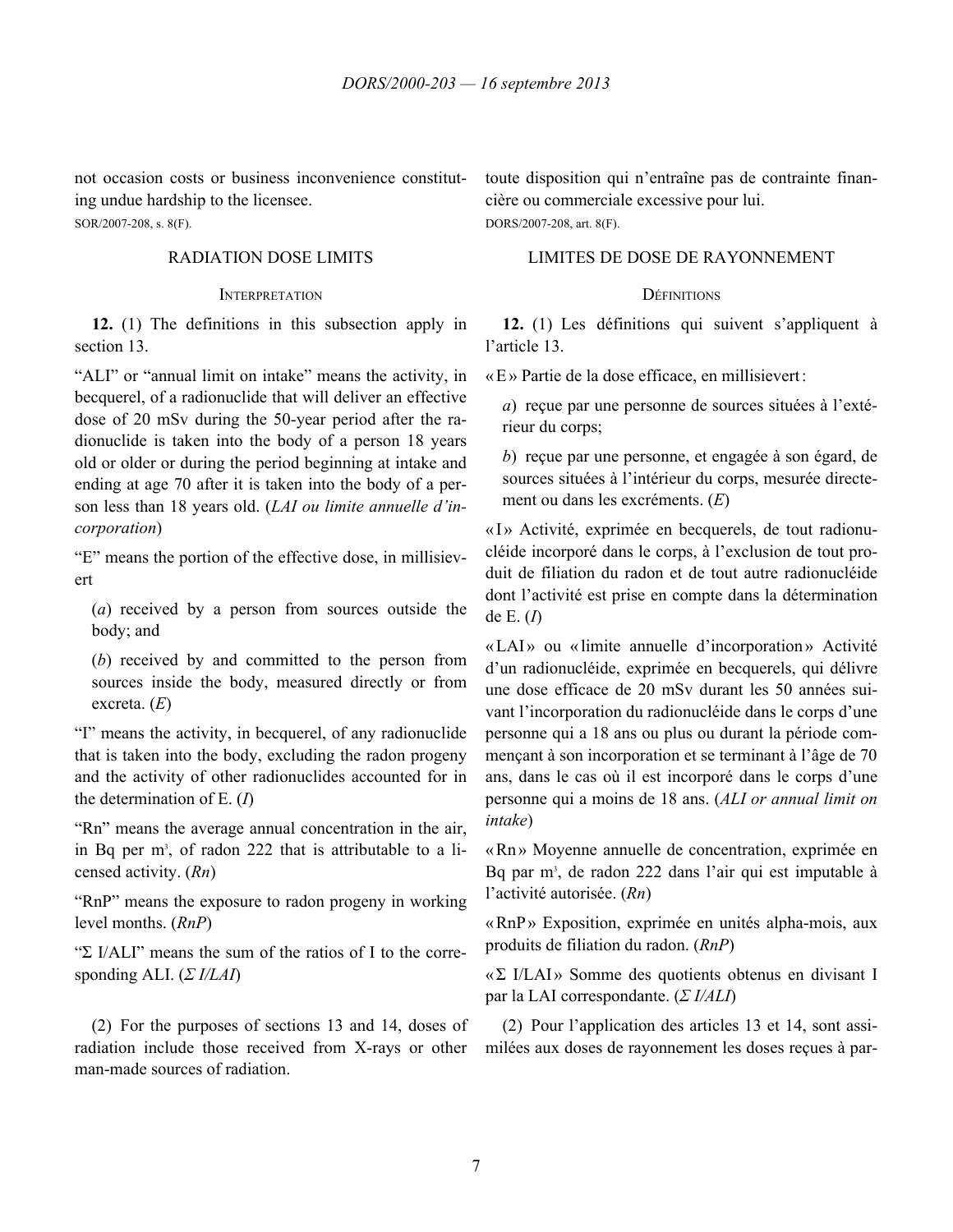<span id="page-12-0"></span>**13.** (1) Every licensee shall ensure that the effective dose received by and committed to a person described in column 1 of an item of the table to this subsection, during the period set out in column 2 of that item, does not exceed the effective dose set out in column 3 of that item.

|      | Column 1                                                            | Column <sub>2</sub>                 | Column 3                |
|------|---------------------------------------------------------------------|-------------------------------------|-------------------------|
| Item | Person                                                              | Period                              | Effective Dose<br>(mSv) |
|      | Nuclear energy<br>worker, including a                               | $(a)$ One-year<br>dosimetry period  | 50                      |
|      | pregnant nuclear<br>energy worker                                   | $(b)$ Five-year<br>dosimetry period | 100                     |
| 2.   | Pregnant nuclear<br>energy worker                                   | Balance of the<br>pregnancy         | 4                       |
| 3.   | A person who is not One calendar year<br>a nuclear energy<br>worker |                                     |                         |

(2) For the purpose of item 1 of the table to subsection (1), the effective dose shall be calculated using the following formula and expressed in millisievert:

$$
E + 5RnP + 20 \Sigma \frac{I}{ALI}
$$
  
E + 5RnP + 20  $\Sigma \frac{I}{L}$ 

(3) For the purpose of item 2 of the table to subsection (1), the effective dose shall be calculated using the following formula and expressed in millisievert:

$$
E + 20 \Sigma \frac{I}{ALI}
$$
 
$$
E + 20 \Sigma \frac{I}{L}
$$

(4) For the purpose of item 3 of the table to subsection (1), the effective dose shall be calculated using either of the following formulas and expressed in millisievert:

$$
E + \frac{Rn}{60} + 20 \Sigma \frac{I}{ALI}
$$
  
E + 4RnP + 20  $\Sigma \frac{I}{ALI}$   
E + 4RnP + 20  $\Sigma \frac{I}{ALI}$ 

tir de rayons X ou d'autres sources artificielles de rayonnement.

### EFFECTIVE DOSE LIMITS LIMITES DE DOSE EFFICACE

**13.** (1) Le titulaire de permis veille à ce que la dose efficace qui est reçue par une personne visée à la colonne 1 du tableau du présent paragraphe, et engagée à son égard, au cours de la période prévue à la colonne 2 ne dépasse pas la dose efficace figurant à la colonne 3.

| TABLEAU |  |  |
|---------|--|--|
|         |  |  |

|    | Colonne 1                                                                    | Colonne 2                                   | Colonne 3              |
|----|------------------------------------------------------------------------------|---------------------------------------------|------------------------|
|    | Article Personne                                                             | Période                                     | Dose efficace<br>(mSv) |
| 1  | Travailleur du<br>secteur nucléaire, y                                       | <i>a</i> ) Période de<br>dosimétrie d'un an | 50                     |
|    | compris une<br>travailleuse enceinte                                         | b) Période de<br>dosimétrie de cinq<br>ans  | 100                    |
| 2. | Travailleuse enceinte Le reste de la<br>du secteur nucléaire                 | grossesse                                   | 4                      |
| 3. | Personne autre qu'un Une année civile<br>travailleur du secteur<br>nucléaire |                                             |                        |

(2) Pour l'application de l'article 1 du tableau du paragraphe (1), la dose efficace, exprimée en millisieverts, est calculée à l'aide de la formule suivante :

$$
\frac{I}{ALI}
$$
  $E + 5RnP + 20 \sum \frac{I}{LAI}$ 

(3) Pour l'application de l'article 2 du tableau du paragraphe (1), la dose efficace, exprimée en millisieverts, est calculée à l'aide de la formule suivante :

$$
\frac{I}{\text{ALI}} \qquad \qquad E + 20 \sum \frac{I}{\text{LAI}}
$$

(4) Pour l'application de l'article 3 du tableau du paragraphe (1), la dose efficace, exprimée en millisieverts, est calculée à l'aide de l'une des formules suivantes:

$$
E + \frac{Rn}{60} + 20 \Sigma \frac{I}{ALI}
$$
  
 
$$
E + 4RnP + 20 \Sigma \frac{I}{LAI}
$$
  
 
$$
E + 4RnP + 20 \Sigma \frac{I}{LAI}
$$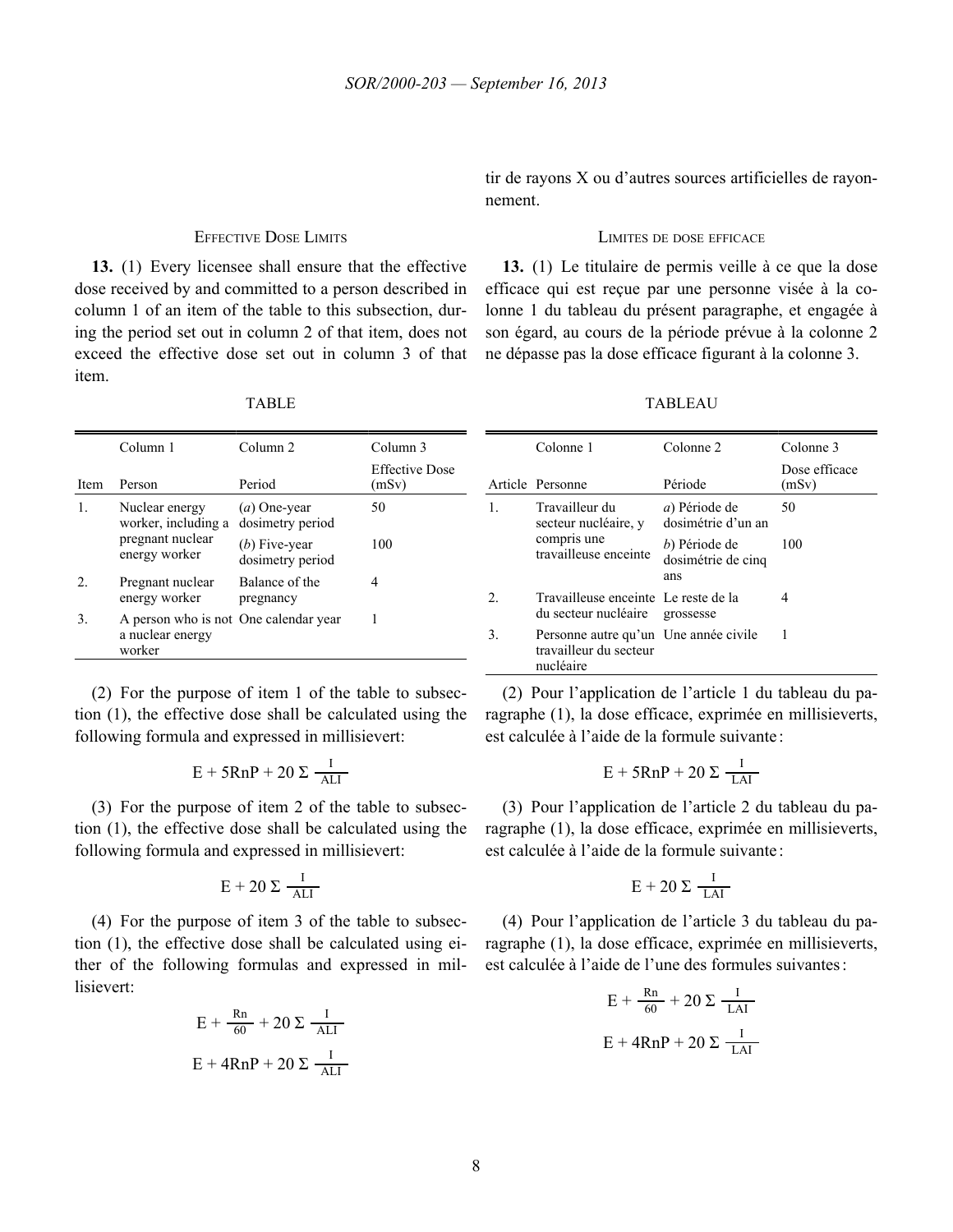<span id="page-13-0"></span>(5) For the purpose of subsection (1), where the end of a dosimeter-wearing period or a bioassay-sampling period does not coincide with the end of a dosimetry period set out in column 2 of the table to that subsection, the licensee may extend or reduce the dosimetry period to a maximum of two weeks so that the end of the dosimetry period coincides with the end of the dosimeter-wearing period or biossay-sampling period, as the case may be.

**14.** (1) Every licensee shall ensure that the equivalent dose received by and committed to an organ or tissue set out in column 1 of an item of the table to this subsection, of a person described in column 2 of that item, during the period set out in column 3 of that item, does not exceed the equivalent dose set out in column 4 of that item.

(5) Pour l'application du paragraphe (1), lorsque la fin de la période de port du dosimètre ou de la période d'échantillonnage pour les biodosages ne coïncide pas avec celle d'une période de dosimétrie prévue à l'article 1 de la colonne 2 du tableau de ce paragraphe, le titulaire de permis peut raccourcir ou prolonger d'au plus deux semaines la période de dosimétrie pour que la fin de celle-ci coïncide avec celle de l'autre période en cause.

### EQUIVALENT DOSE LIMITS LIMITES DE DOSE ÉQUIVALENTE

**14.** (1) Le titulaire de permis veille à ce que la dose équivalente qui est reçue par un organe ou un tissu mentionné à la colonne 1 du tableau du présent paragraphe, et engagée à son égard, d'une personne visée à la colonne 2 durant la période prévue à la colonne 3 ne dépasse pas la dose équivalente figurant à la colonne 4.

|      | Column 1           | Column 2                       | Column 3                        | Column 4                   |         | Colonne 1          | Colonne 2                                          | Colonne 3                           | Colonne 4                    |
|------|--------------------|--------------------------------|---------------------------------|----------------------------|---------|--------------------|----------------------------------------------------|-------------------------------------|------------------------------|
| Item | Organ or<br>Tissue | Person                         | Period                          | Equivalent<br>Dose $(mSv)$ | Article | Organe ou<br>tissu | Personne                                           | Période                             | Dose<br>équivalente<br>(mSv) |
| 1.   | Lens of an<br>eye  | $(a)$ Nuclear<br>energy worker | One-year<br>dosimetry<br>period | 150                        | 1.      | Cristallin         | a) Travailleur du<br>secteur nucléaire             | Période de<br>dosimétrie<br>d'un an | 150                          |
|      |                    | $(b)$ Any other<br>person      | One calendar<br>year            | 15                         |         |                    | b) Toute autre                                     | Une année                           | 15                           |
| 2.   | Skin               | $(a)$ Nuclear<br>energy worker | One-year<br>dosimetry<br>period | 500                        | 2.      | Peau               | personne<br>a) Travailleur du<br>secteur nucléaire | civile<br>Période de<br>dosimétrie  | 500                          |
|      |                    | $(b)$ Any other<br>person      | One calendar<br>year            | 50                         |         |                    | b) Toute autre                                     | d'un an<br>Une année                | 50                           |
| 3.   | Hands and<br>feet  | $(a)$ Nuclear<br>energy worker | One-year<br>dosimetry<br>period | 500                        | 3.      | Mains et<br>pieds  | personne<br>a) Travailleur du<br>secteur nucléaire | civile<br>Période de<br>dosimétrie  | 500                          |
|      |                    | $(b)$ Any other<br>person      | One calendar<br>year            | 50                         |         |                    | b) Toute autre<br>personne                         | d'un an<br>Une année<br>civile      | 50                           |

TABLE

(2) For the purpose of subsection (1), where a dosimeter-wearing period or a bioassay-sampling period extends beyond the end of a dosimetry period set out in column 3 of the table to that subsection, the period is extended to the end of the dosimeter-wearing or bioassaysampling period or by two weeks, whichever extension is shorter.

### TABLEAU

(2) Pour l'application du paragraphe (1), lorsque la période de port du dosimètre ou la période d'échantillonnage pour les biodosages dépasse la fin d'une période de dosimétrie prévue à la colonne 3 du tableau de ce paragraphe, cette période est prolongée jusqu'à la fin de la période de port ou de la période d'échantillonnage ou, si celle-ci est plus courte, d'une période de deux semaines.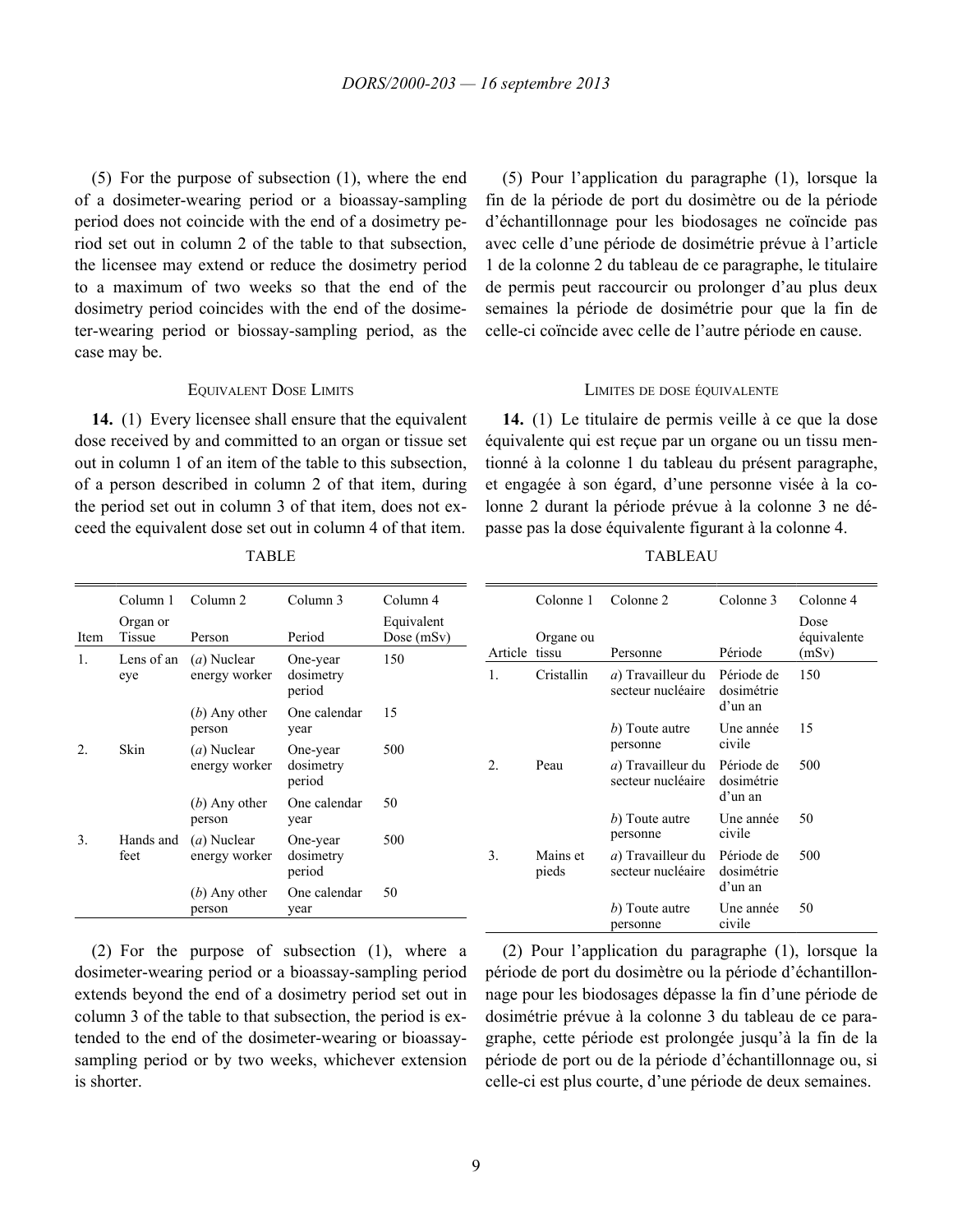<span id="page-14-0"></span>(3) When skin is unevenly irradiated, the equivalent dose received by the skin is the average equivalent dose over the 1 cm<sup>2</sup> area that received the highest equivalent dose.

**15.** (1) During the control of an emergency and the consequent immediate and urgent remedial work, the effective dose and the equivalent dose may exceed the applicable dose limits prescribed by sections 13 and 14, but the effective dose shall not exceed 500 mSv and the equivalent dose received by the skin shall not exceed 5 000 mSv.

(2) Subsection (1) does not apply in respect of pregnant nuclear energy workers who have informed the licensee in accordance with subsection 11(1).

(3) The dose limits prescribed by sections 13 and 14 and subsection (1) may be exceeded by a person who acts voluntarily to save or protect human life.

**16.** When a licensee becomes aware that a dose of radiation received by and committed to a person or an organ or tissue may have exceeded an applicable dose limit prescribed by section 13, 14 or 15, the licensee shall

(*a*) immediately notify the person and the Commission of the dose;

(*b*) require the person to leave any work that is likely to add to the dose;

(*c*) conduct an investigation to determine the magnitude of the dose and to establish the causes of the exposure;

(*d*) identify and take any action required to prevent the occurrence of a similar incident; and

(*e*) within 21 days after becoming aware that the dose limit has been exceeded, report to the Commission the results of the investigation or on the progress that has been made in conducting the investigation.

(3) Lorsque la peau est irradiée de façon non uniforme, la dose équivalente reçue est la dose équivalente moyenne reçue par 1 cm<sup>2</sup> de peau ayant reçu la dose équivalente la plus élevée.

### EMERGENCIES SITUATIONS D'URGENCE

**15.** (1) Pendant la maîtrise d'une situation d'urgence et pendant les travaux de réparation immédiats et urgents qui s'ensuivent, la dose efficace et la dose équivalente peuvent dépasser les limites de dose applicables qui sont prévues aux articles 13 et 14, mais la dose efficace ne peut être supérieure à 500 mSv et la dose équivalente reçue par la peau, à 5 000 mSv.

(2) Le paragraphe (1) ne s'applique pas à l'égard de la travailleuse enceinte du secteur nucléaire qui a avisé le titulaire de permis conformément au paragraphe 11(1).

(3) Lorsqu'une personne agit de son propre chef pour sauver ou protéger une vie humaine, les limites de dose qui sont prévues au paragraphe (1) et aux articles 13 et 14 peuvent être dépassées.

### WHEN DOSE LIMIT EXCEEDED DÉPASSEMENT DES LIMITES DE DOSE

**16.** Le titulaire de permis qui apprend qu'une dose de rayonnement reçue par une personne, un organe ou un tissu, et engagée à leur égard, peut avoir dépassé une limite de dose applicable qui est prévue aux articles 13, 14 ou 15:

*a*) avise immédiatement la personne et la Commission de la dose;

*b*) exige de la personne qu'elle cesse tout travail susceptible d'augmenter la dose;

*c*) fait enquête pour établir l'ampleur de la dose et les causes de l'exposition;

*d*) dégage et prend les mesures nécessaires pour éviter qu'un incident semblable se reproduise;

*e*) dans les 21 jours après avoir pris connaissance du fait, informe la Commission des résultats ou du progrès de l'enquête.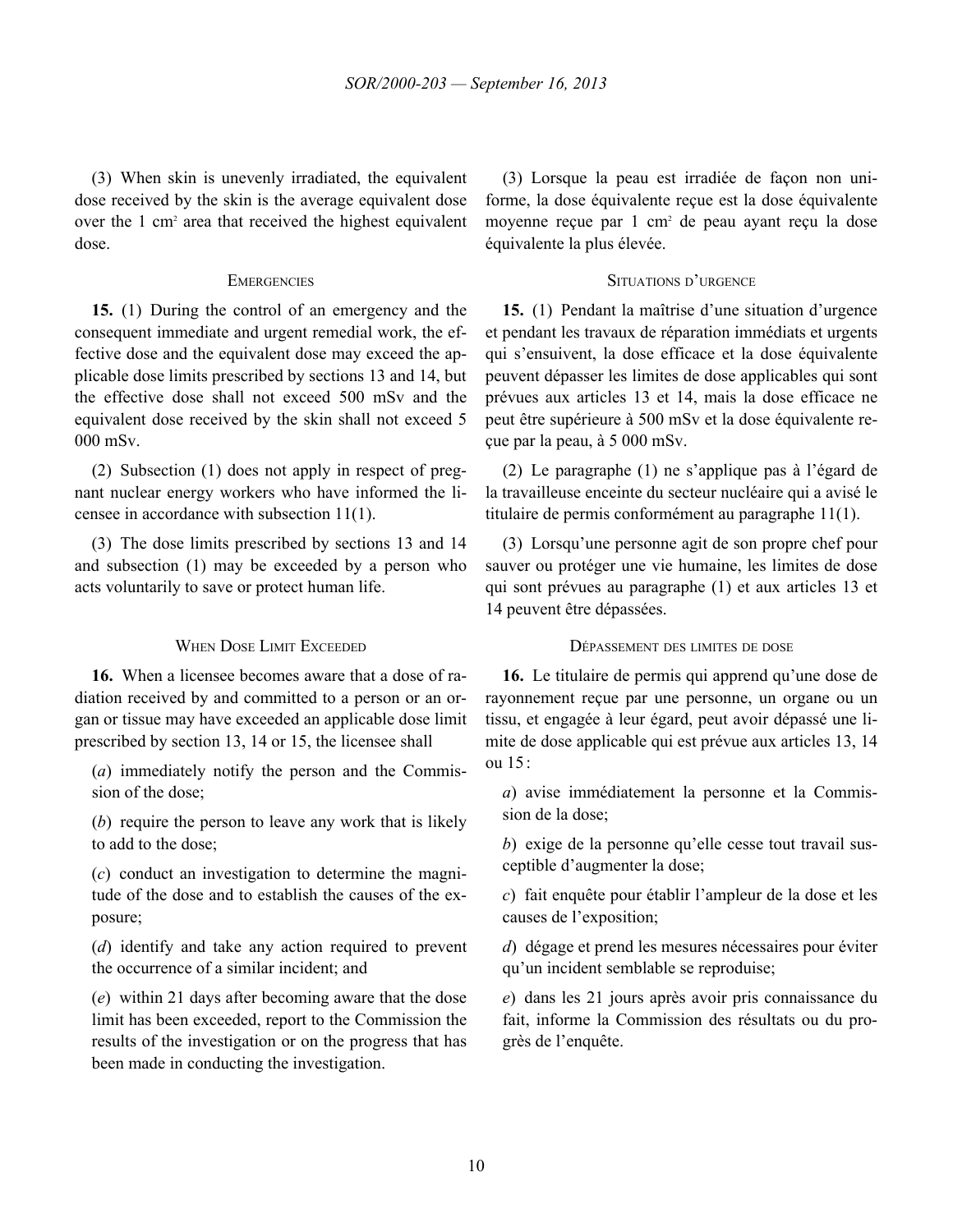<span id="page-15-0"></span>**17.** (1) When the Commission or a designated officer authorized under paragraph 37(2)(*h*) of the Act authorizes the return to work of a person referred to in section 16, the authorization may specify conditions and prorated dose limits.

(2) For the purpose of this section, a prorated effective dose limit is the product obtained by multiplying the applicable dose limit prescribed by section 13 or 15 by the ratio of the number of months remaining in the dosimetry period to the total number of months in the dosimetry period.

(3) If an equivalent dose that exceeds the applicable equivalent dose limit prescribed by section 14 or 15 is received by or committed to a person and the Commission or a designated officer authorized under paragraph 37(2)(*h*) of the Act authorizes the return to work of that person, the equivalent dose limit for the dosimetry period is the sum of the equivalent dose limit that was exceeded and the equivalent dose that was received by and committed to the person up to the time that the person was required to leave work in accordance with paragraph 16(*b*).

### APPLICATION FOR LICENCE TO OPERATE DEMANDE DE PERMIS D'EXPLOITATION

**18.** An application for a licence to operate a dosimetry service shall contain the following information in addition to the information required by section 3 of the *General Nuclear Safety and Control Regulations*:

(*a*) a description of the proposed operation of the dosimetry service;

(*b*) the proposed quality assurance program;

(*c*) the types of dosimetry services proposed to be provided, including the types of radiation that will be monitored and their respective energy ranges;

(*d*) the precision, accuracy and reliability of the dosimetry services to be provided; and

### AUTHORIZATION OF RETURN TO WORK AUTORISATION DE RETOURNER AU TRAVAIL

**17.** (1) La Commission ou un fonctionnaire désigné autorisé en vertu de l'alinéa 37(2)*h*) de la Loi qui autorise la personne visée à l'article 16 à retourner au travail peut assortir son autorisation de conditions et y prévoir des limites de dose au prorata.

(2) Pour l'application du présent article, la limite de dose efficace au prorata est le produit de la limite de dose applicable qui est prévue aux articles 13 ou 15 par le rapport entre le nombre de mois restant de la période de dosimétrie et le nombre de mois total de cette période.

(3) Lorsqu'une personne a reçu une dose équivalente dépassant la limite de dose applicable qui est prévue aux articles 14 ou 15, ou qu'une telle dose a été engagée à son égard, et que la Commission ou un fonctionnaire désigné autorisé en vertu de l'alinéa 37(2)*h*) de la Loi l'autorise à retourner au travail, la limite de dose équivalente pour la période de dosimétrie est la somme de la limite de dose équivalente dépassée et de la dose équivalente reçue et engagée jusqu'au moment où la personne a dû cesser le travail conformément à l'alinéa 16*b*).

# DOSIMETRY SERVICES SERVICES DE DOSIMÉTRIE

**18.** La demande de permis pour exploiter un service de dosimétrie comprend les renseignements suivants, outre ceux exigés par l'article 3 du *Règlement général sur la sûreté et la réglementation nucléaires*:

*a*) une description du fonctionnement proposé du service de dosimétrie;

*b*) le programme d'assurance de la qualité proposé;

*c*) les genres de services de dosimétrie proposés, y compris les types de rayonnement qui seront soumis au contrôle et les gammes d'énergies correspondantes;

*d*) la précision, l'exactitude et la fiabilité des services de dosimétrie proposés;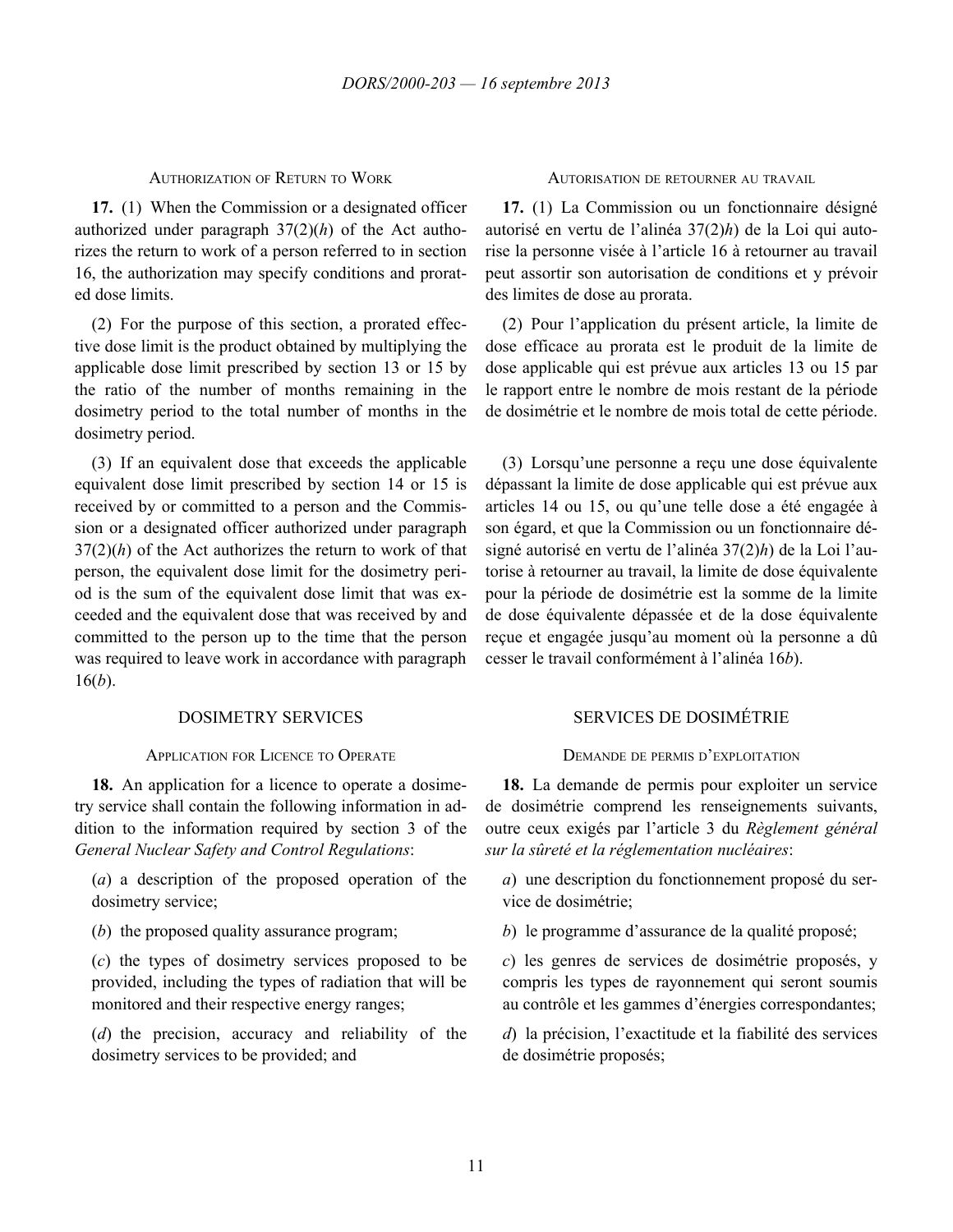<span id="page-16-0"></span>(*e*) the proposed qualification requirements and training program for workers.

**19.** Every licensee who operates a dosimetry service shall file with the National Dose Registry of the Department of Health, at a frequency specified in the licence and in a form compatible with the Registry, the following information with respect to each nuclear energy worker for whom it has measured and monitored a dose of radiation:

(*a*) the worker's given names, surname and any previous surname;

(*b*) the worker's Social Insurance Number;

(*c*) the worker's sex;

(*d*) the worker's job category;

(*e*) the date, province and country of birth of the worker;

(*f*) the amount of exposure of the worker to radon progeny; and

(*g*) the effective dose and equivalent dose received by and committed to the worker.

**20.** (1) No person shall possess a container or device that contains a radioactive nuclear substance unless the container or device is labelled with

(*a*) the radiation warning symbol set out in Schedule 3 and the words "RAYONNEMENT — DANGER — RADIATION"; and

(*b*) the name, quantity, date of measurement and form of the nuclear substance in the container or device.

(2) Subsection (1) does not apply in respect of a container or device

*e*) les qualifications et le programme de formation proposés pour les travailleurs.

### OBLIGATIONS OF LICENSEES OBLIGATIONS DU TITULAIRE DE PERMIS

**19.** Le titulaire de permis qui exploite un service de dosimétrie dépose au Fichier dosimétrique national du ministère de la Santé, à la fréquence prévue dans le permis et sous une forme compatible avec le Fichier, les renseignements suivants à l'égard de chaque travailleur du secteur nucléaire pour qui le service a mesuré et contrôlé une dose de rayonnement:

*a*) les prénoms, le nom de famille et tout nom de famille antérieur du travailleur;

*b*) le numéro d'assurance sociale du travailleur;

*c*) le sexe du travailleur;

*d*) la catégorie d'emploi du travailleur;

*e*) la date, la province et le pays de naissance du travailleur;

*f*) le degré d'exposition du travailleur aux produits de filiation du radon;

*g*) la dose efficace et la dose équivalente reçues par le travailleur et engagées à son égard.

# LABELLING AND SIGNS ÉTIQUETAGE ET AFFICHAGE

LABELLING OF CONTAINERS AND DEVICES ÉTIQUETAGE DES RÉCIPIENTS ET DES APPAREILS

**20.** (1) Il est interdit à quiconque d'avoir en sa possession un récipient ou un appareil qui contient une substance nucléaire radioactive, sauf si le récipient ou l'appareil porte une étiquette sur laquelle figurent:

*a*) le symbole de mise en garde contre les rayonnements figurant à l'annexe 3 et la mention « RAYON-NEMENT — DANGER — RADIATION »;

*b*) le nom, la quantité, la date de mesure et la forme de la substance nucléaire contenue dans le récipient ou l'appareil.

(2) Le paragraphe (1) ne s'applique pas à un récipient ou un appareil: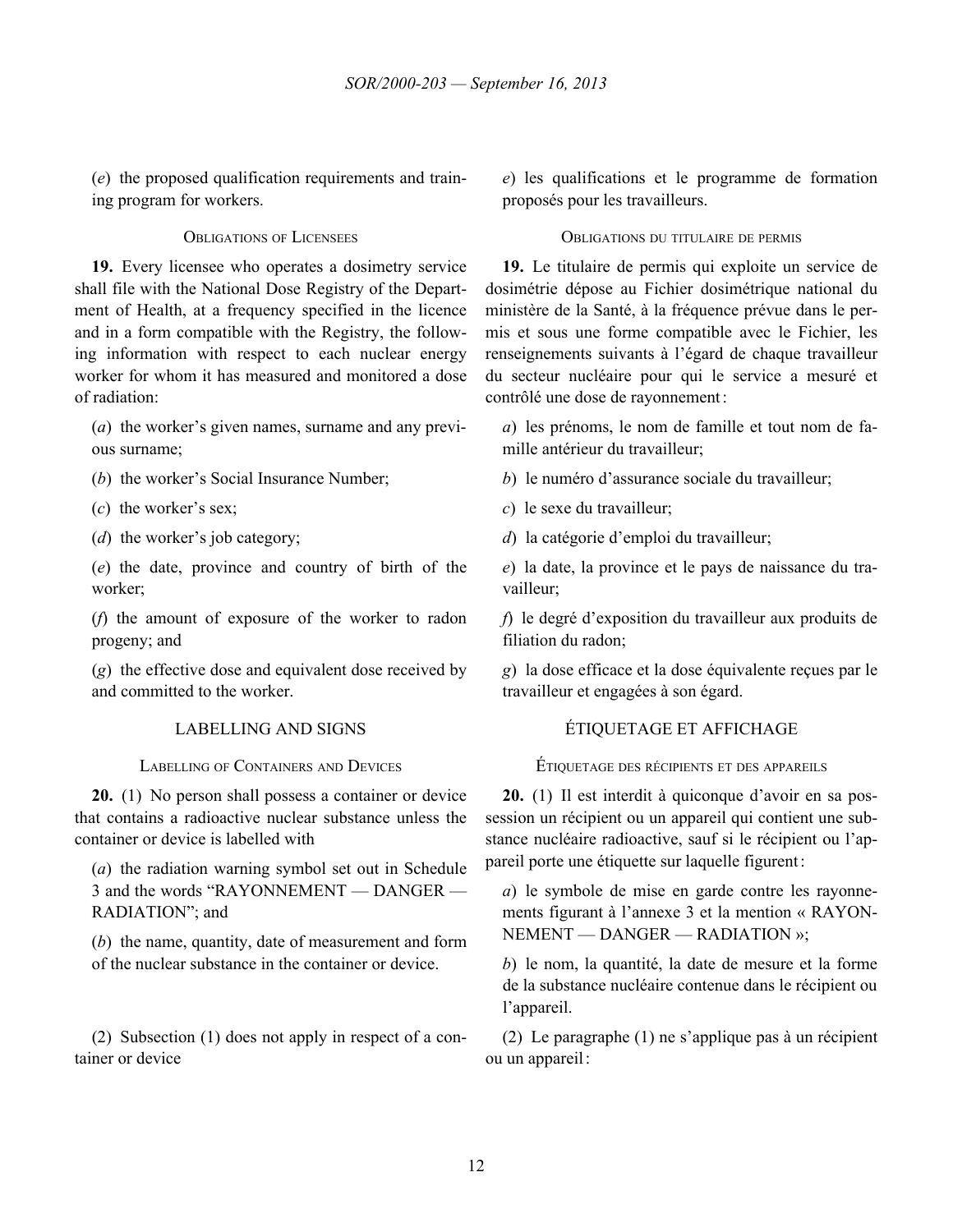<span id="page-17-0"></span>(*a*) that is an essential component for the operation of the nuclear facility at which it is located;

(*b*) that is used to hold radioactive nuclear substances for current or immediate use and is under the continuous direct observation of the licensee;

(*c*) in which the quantity of radioactive nuclear substances is less than or equal to the exemption quantity; or

(*d*) that is used exclusively for transporting radioactive nuclear substances and labelled in accordance with the *Packaging and Transport of Nuclear Substances Regulations*.

POSTING OF SIGNS AT BOUNDARIES AND POINTS OF ACCESS AFFICHAGE AUX LIMITES ET AUX POINTS D'ACCÈS

**21.** Every licensee shall post and keep posted, at the boundary of and at every point of access to an area, room or enclosure, a durable and legible sign that bears the radiation warning symbol set out in Schedule 3 and the words "RAYONNEMENT-DANGER-RADIA-TION", if

(*a*) there is a radioactive nuclear substance in a quantity greater than 100 times its exemption quantity in the area, room or enclosure; or

(*b*) there is a reasonable probability that a person in the area, room or enclosure will be exposed to an effective dose rate greater than 25 µSv/h.

SOR/2007-208, s. 9.

**22.** Whenever the radiation warning symbol set out in Schedule 3 is used,

(*a*) it shall be

(i) fully visible,

(ii) of a size appropriate for the size of the container or device to which it is affixed or attached, or the area, room or enclosure in respect of which it is posted,

(iii) in the proportions depicted in Schedule 3, and

*a*) constituant un élément essentiel à l'exploitation de l'installation nucléaire où il se trouve;

*b*) utilisé pour recevoir les substances nucléaires radioactives aux fins d'utilisation courante ou immédiate et sous la surveillance directe et continue du titulaire de permis;

*c*) contenant une quantité de substances nucléaires radioactives inférieure à la quantité d'exemption;

*d*) utilisé exclusivement pour le transport de substances nucléaires radioactives et étiqueté conformément au *Règlement sur le transport et l'emballage*.

**21.** Le titulaire de permis place et maintient aux limites et à chaque point d'accès d'une zone, d'une pièce ou d'une enceinte un panneau durable et lisible portant le symbole de mise en garde contre les rayonnements figurant à l'annexe 3 et la mention « RAYONNEMENT — DANGER — RADIATION » dans les cas suivants:

*a*) il s'y trouve des substances nucléaires radioactives en quantité supérieure à 100 fois la quantité d'exemption;

*b*) il y a un risque vraisemblable qu'une personne s'y trouvant soit exposée à un débit de dose efficace supérieur à 25 µSv/h.

DORS/2007-208, art. 9.

USE OF RADIATION WARNING SYMBOL UTILISATION DU SYMBOLE DE MISE EN GARDE CONTRE LES RAYONNEMENTS

> **22.** Lorsque le symbole de mise en garde contre les rayonnements figurant à l'annexe 3 est utilisé :

*a*) le symbole :

(i) est entièrement visible,

(ii) est d'une taille convenant à celle du récipient, de l'appareil, de la zone, de la pièce ou de l'enceinte où il est placé,

(iii) respecte les proportions prévues à l'annexe 3,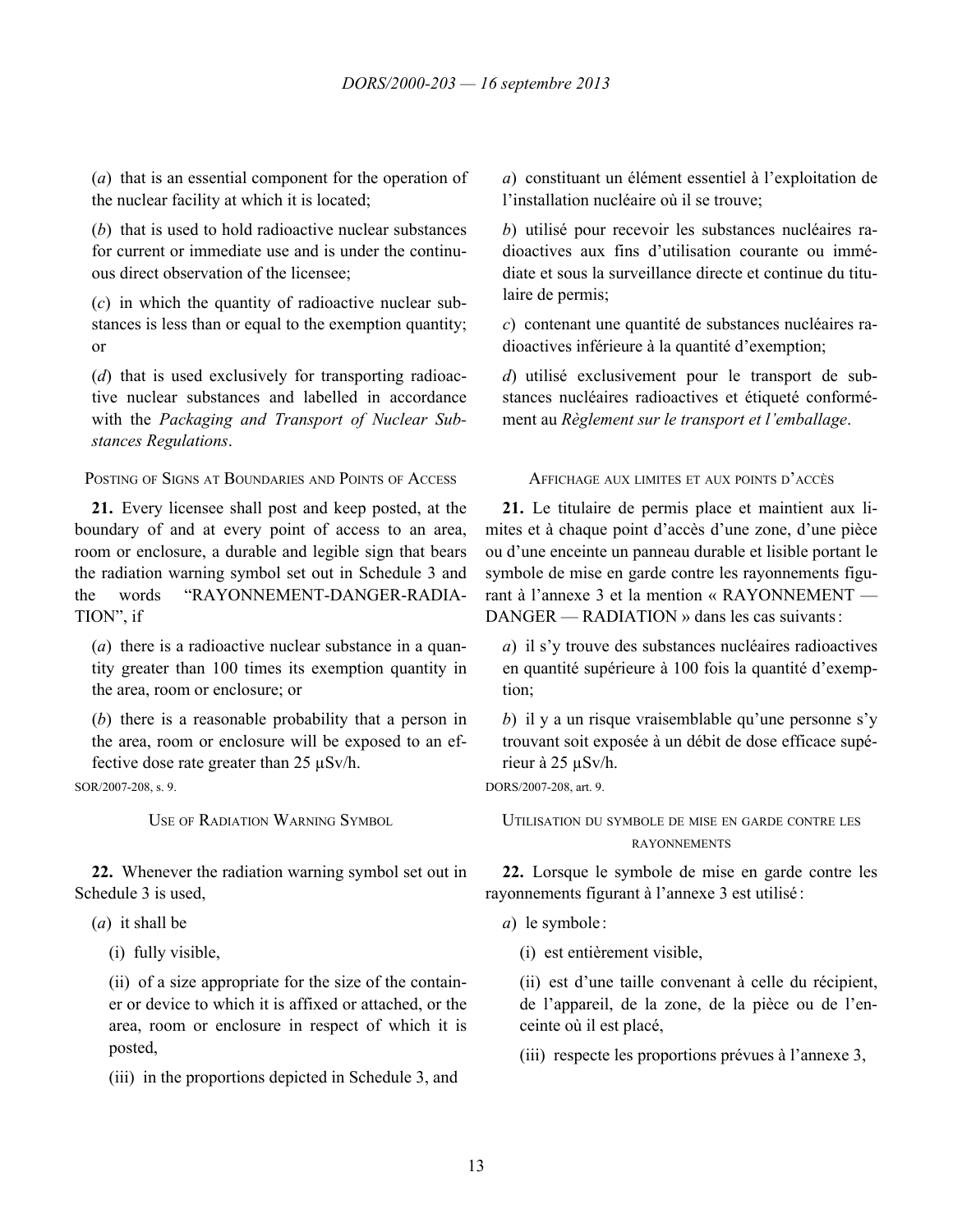<span id="page-18-0"></span>(iv) oriented with one blade pointed downward and centred on the vertical axis; and

(*b*) no wording shall be superimposed on it. SOR/2007-208, s. 10.

**23.** No person shall post or keep posted a sign that indicates the presence of radiation, a nuclear substance or prescribed equipment at a place where the radiation, nuclear substance or prescribed equipment indicated on the sign is not present.

**24.** Every licensee shall keep a record of the name and job category of each nuclear energy worker.

**25.** During the period before the beginning of the first one-year dosimetry period

(*a*) "one-year dosimetry period" means the period beginning on the day these Regulations come into force and ending on December 31, 2000; and

(*b*) each effective dose limit set out in these Regulations for a one-year dosimetry period is equal to the product obtained by multiplying the applicable dose limit by the ratio of the number of days in the oneyear dosimetry period to 365.

**26.** These Regulations come into force on the day on which they are approved by the Governor in Council.

(iv) est placé de sorte que l'une des pales soit orientée vers le bas et centrée sur l'axe vertical;

*b*) aucune mention n'y est surimprimée. DORS/2007-208, art. 10.

### FRIVOLOUS POSTING OF SIGNS AFFICHAGE FRIVOLE DE PANNEAUX

**23.** Il est interdit à quiconque d'afficher un panneau signalant la présence de rayonnement, d'une substance nucléaire ou d'équipement réglementé là où il ne s'en trouve pas.

# RECORDS TO BE KEPT BY LICENSEES DOCUMENT À TENIR PAR LE TITULAIRE DE PERMIS

**24.** Le titulaire de permis tient un document contenant les nom et catégorie d'emploi de chaque travailleur du secteur nucléaire.

# TRANSITIONAL PROVISION DISPOSITION TRANSITOIRE

**25.** Durant la période précédant le début de la première période de dosimétrie d'un an:

*a*) «période de dosimétrie d'un an » s'entend de la période commençant le jour de l'entrée en vigueur du présent règlement et se terminant le 31 décembre 2000;

*b*) une limite de dose efficace prévue au présent règlement pour une période de dosimétrie d'un an est égale au produit de la limite de dose applicable par le rapport entre le nombre de jours compris dans la période et 365.

# COMING INTO FORCE ENTRÉE EN VIGUEUR

**26.** Le présent règlement entre en vigueur à la date de son agrément par le gouverneur en conseil.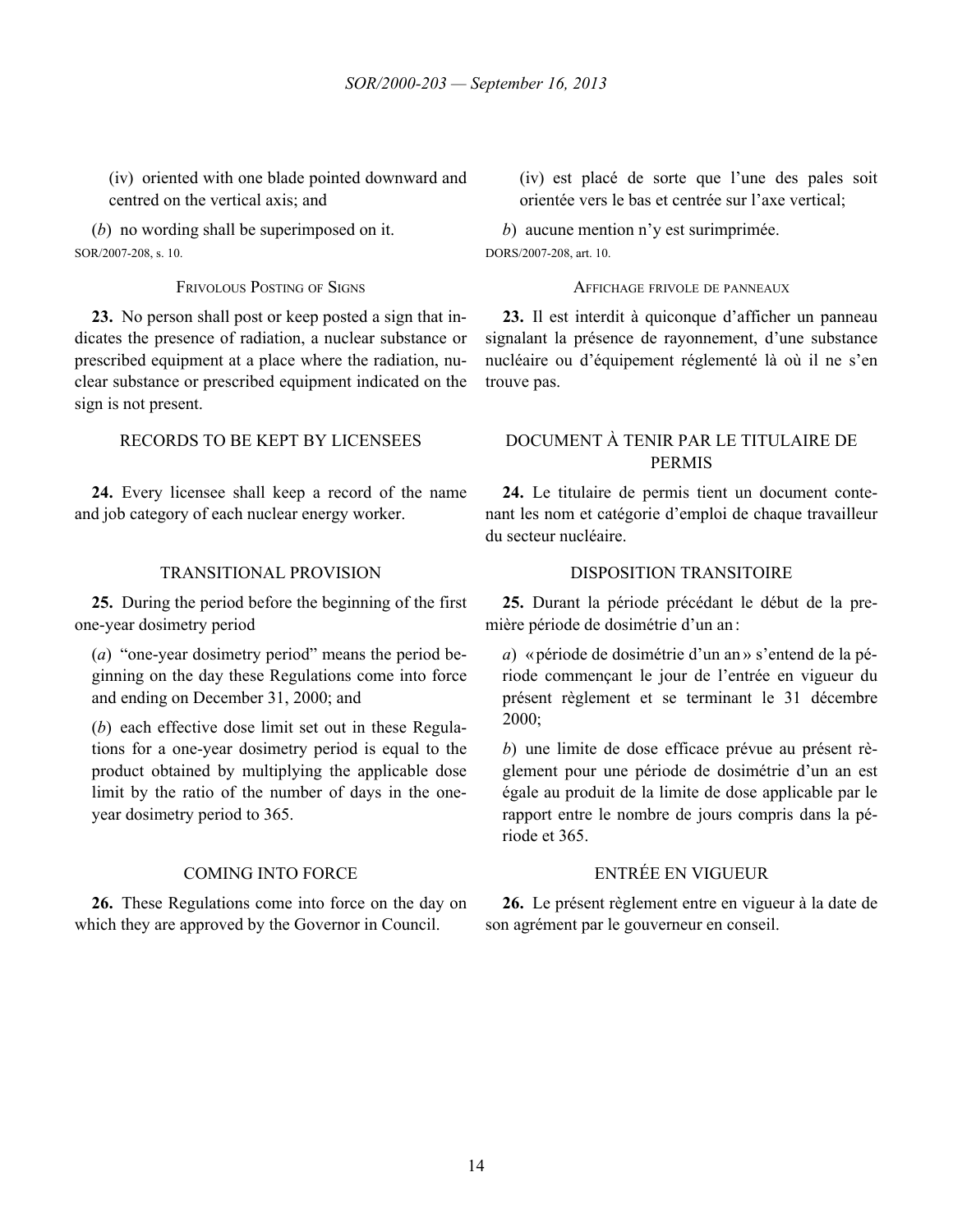Ė

<span id="page-19-0"></span>SCHEDULE 1 *(Subsection 1(1))* ORGAN OR TISSUE WEIGHTING FACTORS

ANNEXE 1 *(paragraphe 1(1))* FACTEURS DE PONDÉRATION POUR LES ORGANES ET LES TISSUS

|                  | Column 1                                                                                                                                                                                                                                                 | Column <sub>2</sub> |
|------------------|----------------------------------------------------------------------------------------------------------------------------------------------------------------------------------------------------------------------------------------------------------|---------------------|
| Item             | Organ or Tissue                                                                                                                                                                                                                                          | Weighting Factor    |
| $\mathbf{1}$ .   | Gonads (testes or ovaries)                                                                                                                                                                                                                               | 0.20                |
| 2.               | Red bone marrow                                                                                                                                                                                                                                          | 0.12                |
| 3.               | Colon                                                                                                                                                                                                                                                    | 0.12                |
| $\overline{4}$ . | Lung                                                                                                                                                                                                                                                     | 0.12                |
| 5.               | Stomach                                                                                                                                                                                                                                                  | 0.12                |
| 6.               | <b>Bladder</b>                                                                                                                                                                                                                                           | 0.05                |
| $7_{\cdot}$      | <b>Breast</b>                                                                                                                                                                                                                                            | 0.05                |
| 8.               | Liver                                                                                                                                                                                                                                                    | 0.05                |
| 9.               | Oesophagus                                                                                                                                                                                                                                               | 0.05                |
| 10.              | Thyroid gland                                                                                                                                                                                                                                            | 0.05                |
| 11.              | $\rm Skin^1$                                                                                                                                                                                                                                             | 0.01                |
| 12.              | Bone surfaces                                                                                                                                                                                                                                            | 0.01                |
| 13.              | All organs and tissues not listed in<br>items 1 to 12 (remainder organs and<br>tissues) collectively, including the<br>adrenal gland, brain, extra-thoracic<br>airway, small intestine, kidney,<br>muscles, pancreas, spleen, thymus<br>and uterus $2,3$ | 0.05                |
| 14.              | Whole body                                                                                                                                                                                                                                               | 1.00                |

<sup>1</sup> The weighting factor for skin applies only when the skin of the whole body is exposed.

<sup>2</sup> When the equivalent dose received by and committed to one of these remainder organs and tissues exceeds the equivalent dose received by and committed to any one of the organs and tissues listed in items 1 to 12, a weighting factor of 0.025 shall be applied to that remainder organ or tissue and a weighting factor of 0.025 shall be applied to the average equivalent dose received by and committed to the rest of the remainder organs and tissues.

<sup>3</sup> Hands, feet and the lens of an eye have no weighting factor.

|                  | Colonne 1                                                                                                                                                                                                                                                                                                        | Colonne <sub>2</sub>   |
|------------------|------------------------------------------------------------------------------------------------------------------------------------------------------------------------------------------------------------------------------------------------------------------------------------------------------------------|------------------------|
|                  | Article Organe ou tissu                                                                                                                                                                                                                                                                                          | Facteur de pondération |
| 1.               | Gonades (testicules ou ovaires)                                                                                                                                                                                                                                                                                  | 0,20                   |
| 2.               | Moelle rouge                                                                                                                                                                                                                                                                                                     | 0,12                   |
| 3.               | Côlon                                                                                                                                                                                                                                                                                                            | 0,12                   |
| $\overline{4}$ . | Poumon                                                                                                                                                                                                                                                                                                           | 0,12                   |
| 5.               | Estomac                                                                                                                                                                                                                                                                                                          | 0,12                   |
| 6.               | Vessie                                                                                                                                                                                                                                                                                                           | 0,05                   |
| 7.               | Sein                                                                                                                                                                                                                                                                                                             | 0,05                   |
| 8.               | Foie                                                                                                                                                                                                                                                                                                             | 0,05                   |
| 9.               | <b>Esophage</b>                                                                                                                                                                                                                                                                                                  | 0,05                   |
| 10.              | Glande thyroïde                                                                                                                                                                                                                                                                                                  | 0,05                   |
| 11.              | Peau <sup>1</sup>                                                                                                                                                                                                                                                                                                | 0,01                   |
| 12.              | Surfaces des os                                                                                                                                                                                                                                                                                                  | 0,01                   |
| 13.              | L'ensemble de tous les organes et<br>tissus ne figurant pas aux articles 1<br>à 12 (autres organes et tissus), y<br>compris la glande surrénale, le<br>cerveau, les voies respiratoires<br>supérieures, l'intestin grêle, le rein,<br>les muscles, le pancréas, la rate, le<br>thymus et l'utérus <sup>2,3</sup> | 0,05                   |
| 14.              | Corps entier                                                                                                                                                                                                                                                                                                     | 1,00                   |

<sup>1</sup> Le facteur de pondération pour la peau s'applique seulement lorsque la peau du corps entier est exposée.

<sup>2</sup> Lorsque la dose équivalente qui est reçue par un autre organe ou tissu, et engagée à son égard, est supérieure à la dose équivalente reçue par l'un des organes ou tissus figurant aux articles 1 à 12, et engagée à son égard, un facteur de pondération de 0,025 s'applique à cet autre organe ou tissu, et un facteur de pondération de 0,025 s'applique à la dose équivalente moyenne qui est reçue par les autres organes et tissus, et engagée à leur égard.

<sup>3</sup> Il n'y a pas de facteur de pondération pour les mains, les pieds et le cristallin.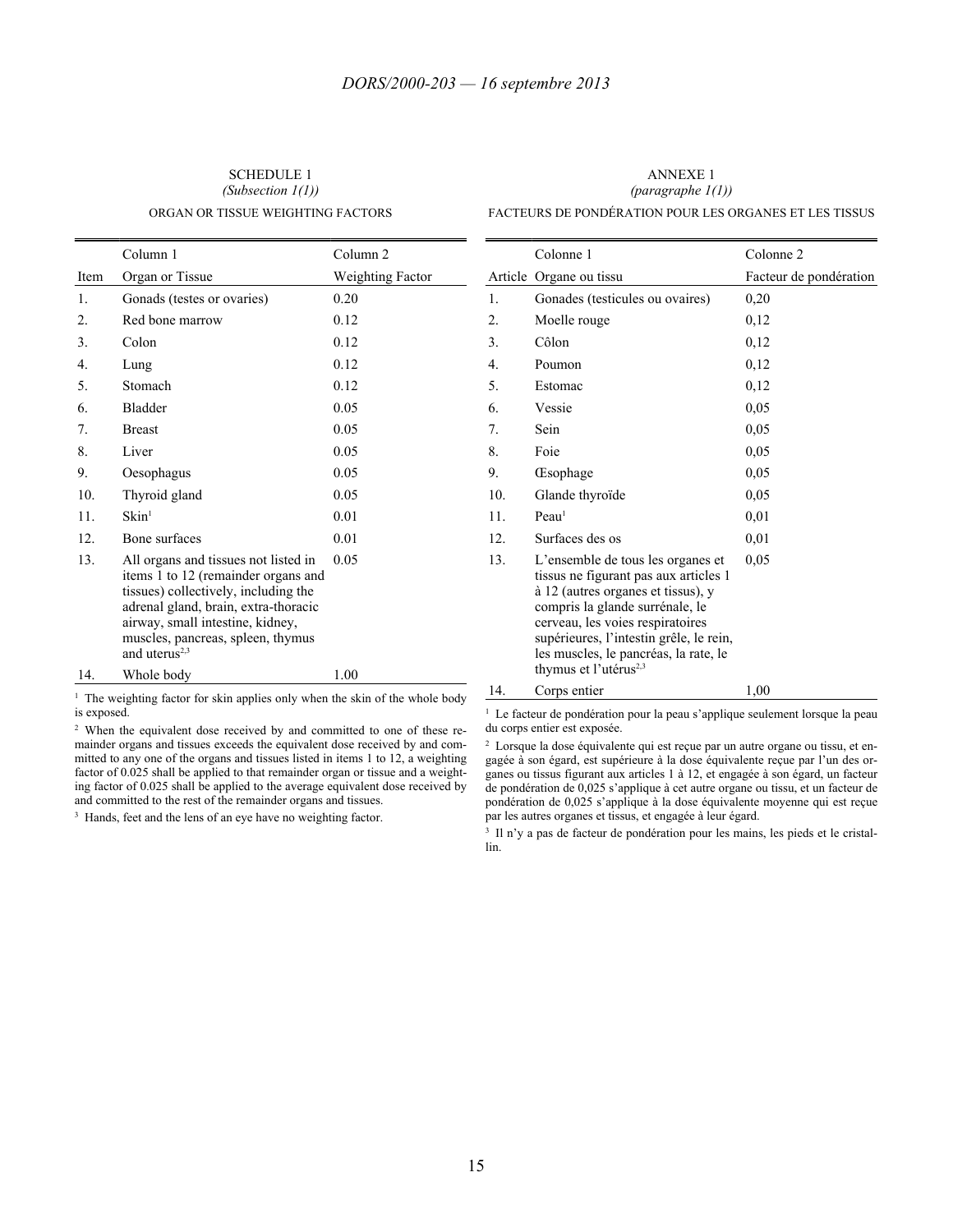### <span id="page-20-0"></span>SCHEDULE 2 *(Subsection 1(1))* RADIATION WEIGHTING FACTORS

### ANNEXE 2 *(paragraphe 1(1))* FACTEURS DE PONDÉRATION POUR LES RAYONNEMENTS

### Column 1 Column 2 Item Type of Radiation and Energy Range Weighting Factor 1. Photons, all energies 1 2. Electrons and muons, all energies<sup>1</sup>  $1$ 3. Neutrons<sup>2</sup> of energy  $\leq 10 \text{ keV}$  5 4. Neutrons<sup>2</sup> of energy 10 keV to 100 keV 10 5. Neutrons<sup>2</sup> of energy  $> 100$  keV to 2 MeV 20 6. Neutrons<sup>2</sup> of energy  $> 2$  MeV to 20 MeV 10 7. Neutrons<sup>2</sup> of energy  $> 20$  MeV 5 8. Protons, other than recoil protons, of energy > 2 MeV 5 9. Alpha particles, fission fragments and heavy nuclei 20

Colonne 1 Colonne 2 Article Type de rayonnement et gamme d'énergie Facteur de pondération 1. Photons, toutes énergies 1 2. Électrons et muons, toutes énergies<sup>1</sup> 1 3. Neutrons<sup>2</sup>, énergie < 10 keV 5 4. Neutrons<sup>2</sup>, énergie de 10 keV à 100 keV 10 5. Neutrons<sup>2</sup>, énergie > 100 keV à 2 MeV 20 6. Neutrons<sup>2</sup>, énergie > 2 MeV à 20 MeV 10 7. Neutrons<sup>2</sup>, énergie > 20 MeV 5 8. Protons, autres que les protons de recul, énergie > 2 MeV 5 9. Particules alpha, fragments de fission et noyaux lourds 20

<sup>1</sup> Excluding Auger electrons emitted from nuclei bound to DNA.

<sup>2</sup> Radiation weighting factors for these neutrons may also be obtained by referring to the continuous curve shown in Figure 1 on page 7 of the *1990 Recommendations of the International Commission on Radiological Protection*, ICRP Publication 60, published in 1991.

<sup>1</sup> Sauf les électrons d'Auger émis à partir des noyaux liés à l'ADN.

<sup>2</sup> Les facteurs de pondération pour ces neutrons peuvent aussi être obtenus à partir de la courbe continue indiquée à la figure 1 de la page 7 de la publication nº 60 de la CIPR, intitulée *Recommandations de 1990 de la Commission internationale de protection radiologique* et parue en 1991.